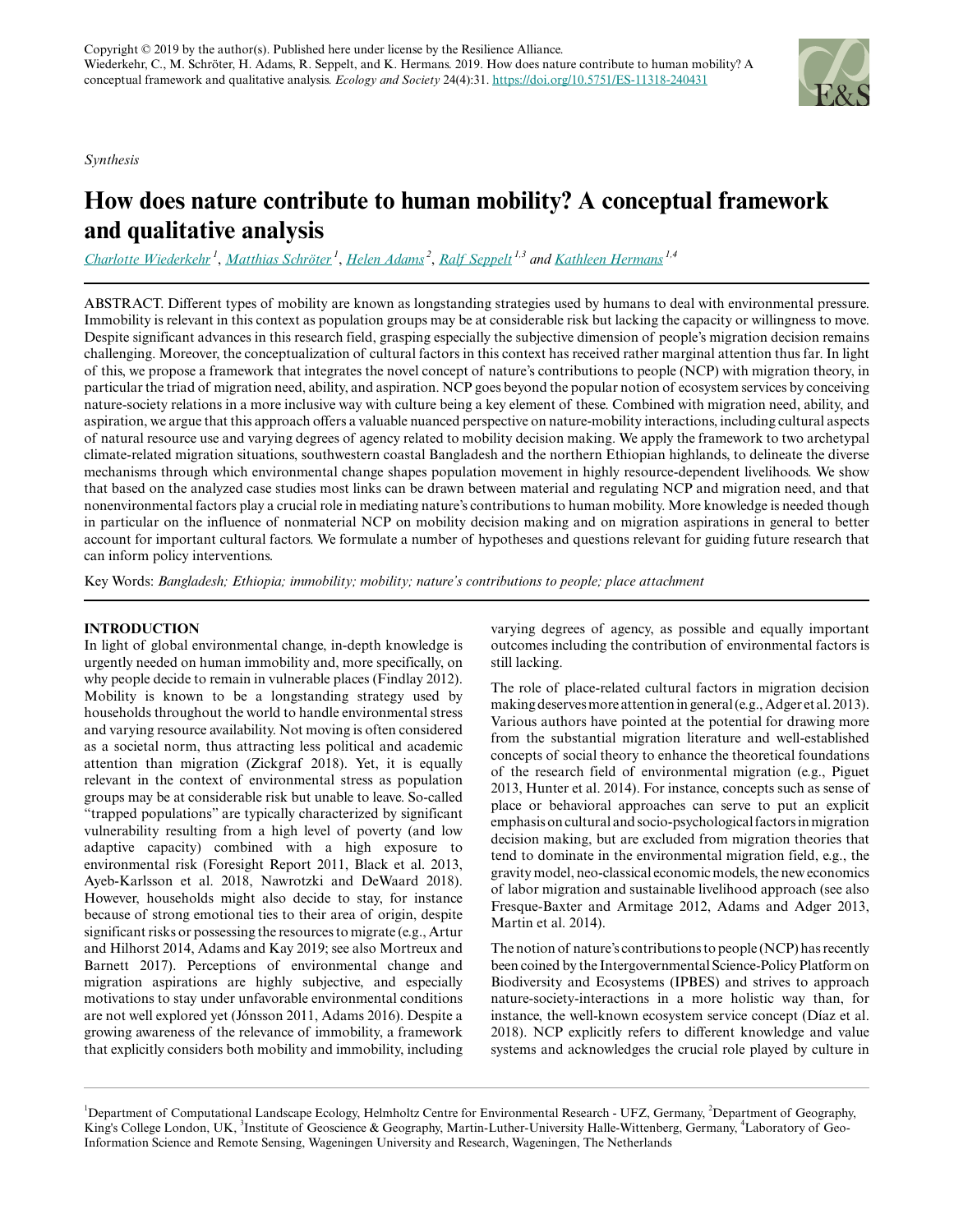defining all nature-society-links instead of confining it to one subcategory. In this regard, NCP reflects a response to some common points of criticism of the ecosystem service approach (Chan et al. 2012, Schröter et al. 2014, Ellis et al. 2019, Kirchhoff 2019). For instance, the notion of nature as a "service" provider is rejected in different cultural contexts (Borie and Hulme 2015, Kohler et al. 2019). The NCP concept is built on the premise to capture a broad range of worldviews and values (Díaz et al. 2018, Kadykalo et al. 2019), potentially facilitating the analysis of multiple social relations (Ellis et al. 2019) that are of importance for environment-related migration.

In order to address the above mentioned gaps, we propose to conceptually integrate NCP with the triad of migration need, ability, and aspiration. The distinction between people's need, ability, and aspiration to migrate (based on Carling 2002 and Black and Collyer 2014) is a useful perspective on varying degrees of pressure and agency in the context of population movement. Thus, we argue that combining these concepts allows us to account for both cultural facets of natural resource use and the subjective dimension of migration decision making, and therewith move beyond existing works in this research field. Operationalizing agency as the sum of migration need, ability, and aspiration and, hence, along a continuum better reflects people's reality on the ground (Hunter 2005, Erdal and Oeppen 2018) and can take us one step further toward providing the scientific basis for appropriate policy measures in the field of migration and disaster management. We specifically assess how declining and lacking NCP contribute to migration need, ability, and aspiration at the individual level in highly resource-dependent livelihood contexts. While acknowledging the multicausal nature of migration and its embeddedness within larger societal processes, the purpose of this paper is to further disentangle the diverse environment-related mechanisms contributing to different mobility and immobility outcomes.

We provide a concise overview of recent theoretical approaches to immobility and identify entry points for further conceptual work. Subsequently, we introduce the conceptual framework based on NCP and our methodology. In order to substantiate the framework we apply it using literature-based evidence, drawn from the published literature on climate-related migration in southwestern coastal Bangladesh and the northern Ethiopian highlands. Our findings illustrate the broad spectrum of naturemobility-interactions and the crucial influence of nonenvironmental factors, above all related to socioeconomic inequalities. We conclude that declining material and regulating NCP contribute especially to increased migration need and also reduced migration ability, whereas evidence on the influence of nonmaterial NCP and the role of migration aspirations is relatively scarce. We argue that our framework has the potential to contribute to closing this gap when applied in future migration studies. In this paper we offer a novel perspective on the topic and define a research agenda by deriving hypotheses and questions on the NCP-mobility relationship.

#### **CONCEPTUAL APPROACHES TOWARD IMMOBILITY**

The Foresight Report (2011) presents a conceptual framework that outlines migration drivers at various levels, therewith highlighting the complex and multicausal nature of migration. In addition, the framework illustrates how environmental change can act as indirect migration driver by influencing other drivers. The report was seminal for highlighting that most people stay and that these populations require policy focus. However, although the report mentions the possibility of people choosing to stay under environmental change, this aspect is not discussed further whereas the risks and challenges related to trapped populations are emphasized. This observation also applies to Black et al. (2013) who propose a framework that distinguishes between three interrelated mobility outcomes (displacement, migration, immobility) under extreme weather events, depending on vulnerability before, exposure during, and recovery after the event. Based on reviewed evidence, the authors underline that both populations who move and who remain may become trapped and vulnerable in the context of extreme events.

Drawing on Bangladesh and Kiribati as examples of lowelevation coastal zones, Murphy (2015) suggests a socialecological-systems-based resilience framework to disentangle the climate change-mobility nexus. The framework comprises four resilience dimensions (personal, institutional, household, structural) that influence migration decision making and are subject to change as part of an adaptive cycle. The author exclusively states trapped populations as possible immobility outcome.

Although referring to the same theoretical basis as Black et al. (2013) and Murphy (2015), the model of migration as response to climate change by McLeman and Smit (2006) sheds a different light on immobility. In this model, "no out-migration" is included as potential outcome, not only in cases where, depending on capital endowments, migration is not viable (in analogy with trapped populations) but also where other adaptation options are preferred. This points to the fact that migration is just one out of a range of adaptation strategies, and that immobility is not inextricably linked to lacking resources and high vulnerability but may just as well result from a high capacity to adapt in situ.

Nawrotzki and DeWaard (2018) analyze different characteristics of places that shape populations' mobility potential under climate change by using a combination of climate and census data from Zambia. In line with earlier assumptions on trapped populations, the authors indicate the link between poverty and immobility under climate stress, but emphasize the influence of both population and place vulnerability (Nawrotzki and DeWaard 2018). In this context, the authors use the concept of the "holding power of places," which relates to place-based factors that presumably trap people.

Adams (2016) argues that trapped populations exist along a continuum and constitute just one type of immobility. Based on empirical data from the Peruvian highlands and behavioral migration theory, the author indicates that the concept of place attachment, and resulting residential (dis)satisfaction, can offer more explanatory power for why people choose to remain in times of environmental stress than merely resource barriers. Accordingly, it is crucial to also consider the role of noneconomic benefits in migration decision making (Adams and Adger 2013, Adams 2016). In a similar vein, Thompson (2017) argues in favor of a "geographical imaginations approach" toward migration decision making. Originating in cultural geography and defined as "the mental images we hold of different places and of the people living there" (Thompson 2017:79), "geographical imaginations"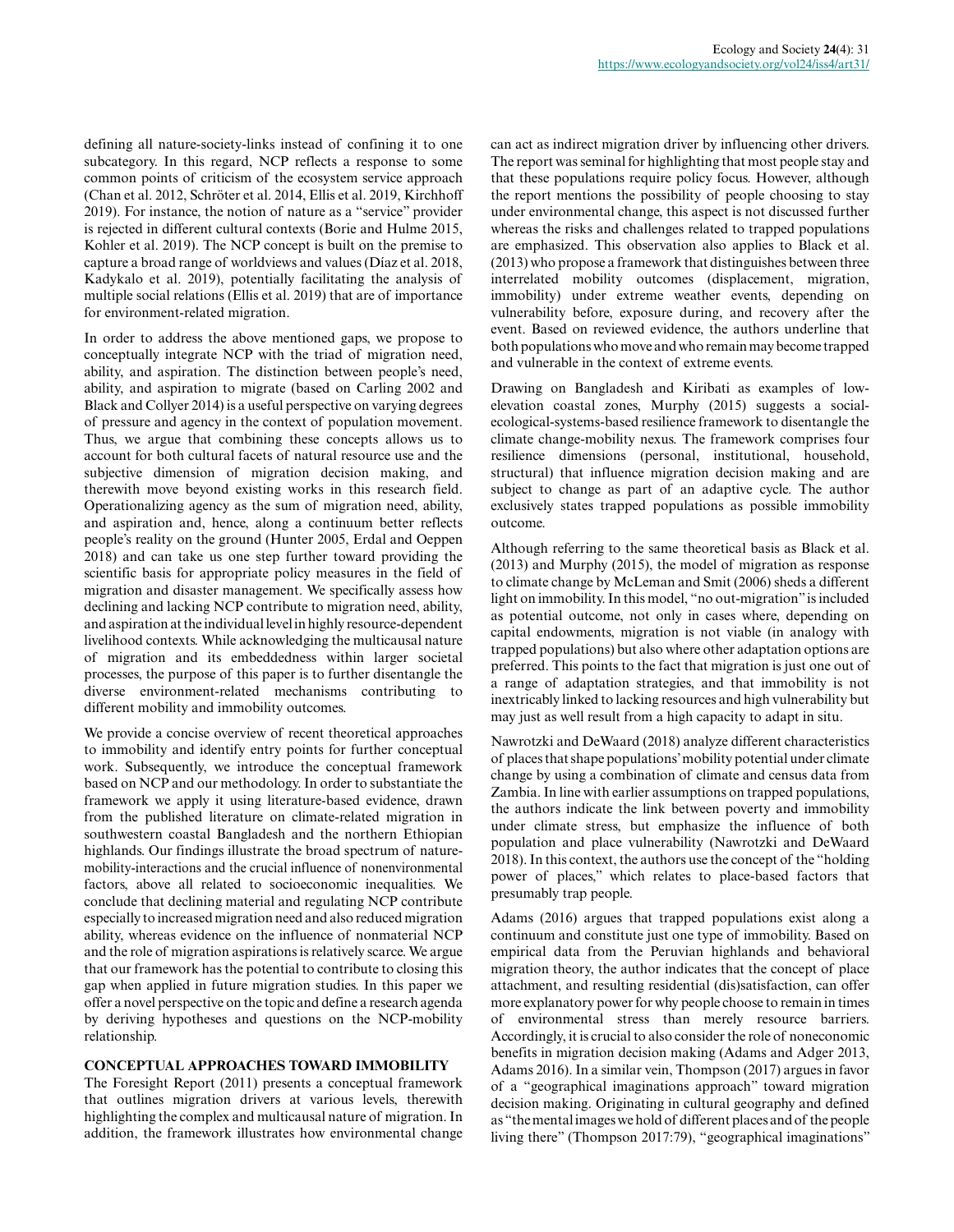shed light on the influence of place and culture on migration decision making. Based on interview data from the UK and Philippines, the author shows how a holistic and cultural approach can help to better understand the motivations behind nonmigration. This more recent body of work has provided nuance to why people remain in location and illustrates that the consideration of sociocultural factors is indispensable, especially for a better understanding of the motives behind voluntary immobility.

## **CONCEPTUAL FRAMEWORK ELEMENTS**

## **Nature's contributions to people (NCP)**

Migration is known to be a significant livelihood strategy in response to changes in ecosystem service availability, stability, and access, or to prevent ecosystem service overexploitation (Black et al. 2011, Adger and Fortnam 2018). Not surprisingly, the ecosystem service concept has been employed by some environmental migration scholars to tackle the complex links between changing environmental conditions and human mobility. Renaud et al. (2011), for instance, propose a decision framework based on coupled social-ecological systems and ecosystem services, that offers a categorization of environmentally induced migrants; yet, immobility is not included. Adams and Adger (2013) use ecosystem services to discuss the contribution of environmental factors to place utility and their role in the migration decision-making process, indicating that environmental migration studies have been largely limited to provisioning ecosystem services. Beyond these applications, however, Adger and Fortnam (2018) highlight the lack of consistent and comprehensive conceptualizations of the links between environmental change, ecosystem services, and migration.

The framework proposed in this paper draws on the concept of nature's contributions to people (NCP) that has been developed as part of a conceptual framework by the Intergovernmental Science-Policy Platform on Biodiversity and Ecosystems (IPBES). NCP are defined as "all the contributions, both positive and negative, of living nature (diversity of organisms, ecosystems, and their associated ecological and evolutionary processes) to people's quality of life" (Díaz et al. 2018:270). These contributions are further subdivided into material ("substances, objects, or other material elements from nature that directly sustain people's physical existence and material assets" Díaz et al. 2018:271), nonmaterial ("nature's effects on subjective and psychological aspects underpinning people's quality of life, both individually and collectively" Díaz et al. 2018:271), and regulating ("functional and structural aspects of organisms and ecosystems that modify environmental conditions experienced by people and/or regulate the generation of material and nonmaterial contributions" Díaz et al. 2018:271) contributions. IPBES distinguishes 18 reporting categories of NCP (for explanations of each category see Supplementary Material of Díaz et al. 2018), which we use as a basis for this paper (see also Appendix 1). The IPBES conceptual framework illustrates nature, the benefits that humans derive from nature, and a good quality of life as key components (Díaz et al. 2015*a,* Pascual et al. 2017). Furthermore, Díaz et al. (2018) suggest a "context-specific" perspective on NCP next to a "generalizing perspective." Whereas the generalizing perspective, as applied in this paper, focuses on systematic assessments according to defined reporting categories, the "context-specific

perspective" allows for inclusions of indigenous and local knowledge, which could be applied to environmental migration work in the future.

The IPBES framework, and related key terms developed from it, can be understood as a "Rosetta Stone" (Díaz et al. 2015*b*) enabling to translate between different understandings of the value of nature in different cultural settings. We propose that this characteristic is of particular value for migration research across different cultures. Through this interdisciplinary translation function the NCP concept is also intended to include a range of disciplines from the social sciences and humanities (Díaz et al. 2018), which fits well with the interdisciplinary environmental migration community. Overall, we suggest that because of its inclusive approach and the stronger emphasis on culture, the NCP concept can help reveal highly relevant mechanisms, especially drivers of voluntary immobility, which are largely missing in current conceptualizations of environmental change and migration.

## **Migration need, ability, and aspiration**

In conceptual terms, human mobility and immobility can be conceived as the outcome of the interplay between the need, the ability, and the aspiration to migrate (see also Ionesco et al. 2017). The distinction between wanting to migrate and actually migrating goes back to the link between intentions and behavior central to microlevel migration decision research (e.g., Wolpert 1965, Speare 1974, De Jong et al. 1985) and, in particular, Carling's aspiration/ability model (2002). While covering varying degrees and balances between choice and coercion, aspiration is here understood as "a conviction that migration is preferable to nonmigration" (Carling and Schewel 2018:946), which, depending on a person's abilities, may or may not result in migration. Adding the "need" to move "based on some well-founded fear of the consequences if movement does not take place" as proposed by Black and Collyer (2014:52) can provide a conceptually more clear-cut distinction of especially vulnerable groups and help us understand why some people move despite low migration aspirations.

In this paper, the triad of migration need, ability, and aspiration is operationalized as follows:

- **1.** Migration need ("must migrate"): resulting from a person's vulnerability[1]
- **2.** Migration ability ("can migrate"): a person's capacity to leave based on individual characteristics and resources
- **3.** Migration aspiration ("want to migrate"): a person's motivation to leave based on risk perception, self-efficacy, and place attachment

While acknowledging the relevance of household-level decision making, we focus on the level of the individual as embedded in and influenced by household dynamics. We claim that connecting migration need, aspiration, and ability with NCP offers a valuable perspective on how a decrease in or lack of NCP can influence human mobility and immobility in various ways.

Although seemingly straightforward, migration ability is a complex indicator because it depends on multiple factors at different scales, such as national migration laws and regulations, available infrastructure, and personal and household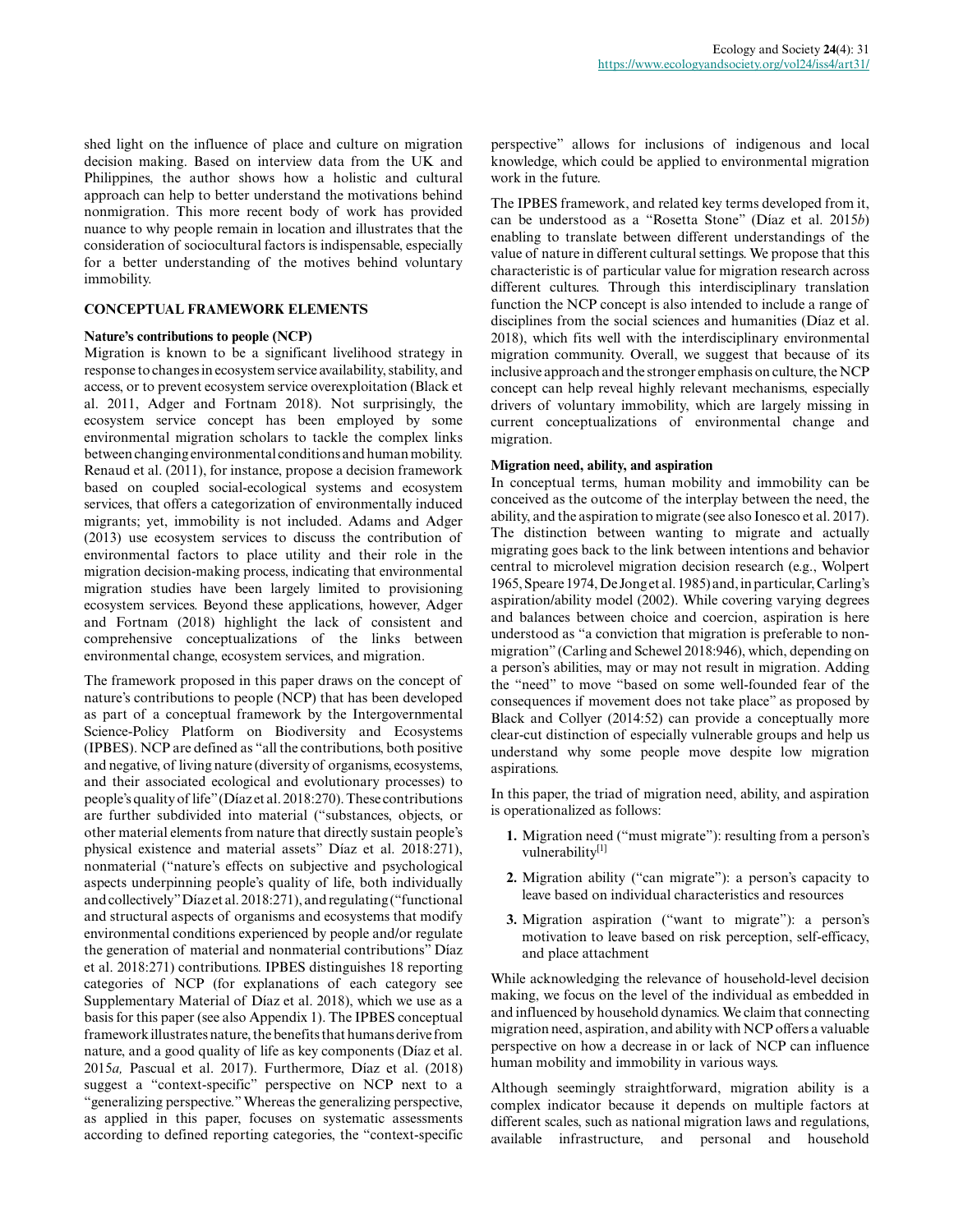characteristics including age, health, and educational background (e.g., Zickgraf 2018). Different kinds of capital, such as financial resources or social networks at destination regions, can influence people's ability to move directly or indirectly (Black and Collyer 2014, Tebboth et al. 2019). Furthermore, environmental change processes may simultaneously increase the need for migration and reduce people's ability to do so, the "immobilising effect" of environmental change described in the Foresight Report (2011).

Migration aspirations, in turn, may be strongly influenced by how people perceive their own capacities, i.e., what they think they are capable of (sometimes termed "self-efficacy"); those who believe they face high migration barriers or that they are able to adapt in situ may be less inclined to leave their land, for instance (Grothmann and Patt 2005). In addition, aspirations are shaped by people's subjective evaluation of environmental change and risk, which may, and in fact often does, deviate from objectively measured data (Grothmann and Patt 2005, Hunter 2005, Koubi et al. 2016). Beyond self-perceived adaptive capacity and risk perception, it is clear that aspirations are formed in line with social norms, values, and traditions (e.g., mobile vs. sedentary lifestyle, migration narratives, gender roles) and, thus, need to be assessed within the larger societal context (De Jong 2000, Hunter and David 2011, Martin et al. 2014).

The recognition that culture shapes all nature-society links, as exemplified by the NCP concept, is growing among scholars concerned with people's behavior under environmental change, counterbalancing a research paradigm that has prioritized objective and material dimensions of adaptive capacity and wellbeing (Stedman 1999, Adger et al. 2011, 2013). Here, we understand "culture" as "the symbols that express meaning, including beliefs, rituals, art and stories that create collective outlooks and behaviors, and from which strategies to respond to problems are devised and implemented" (Adger et al. 2013:112). This may entail both material and nonmaterial aspects, and is often associated with places that are given meaning by people (Escobar 2001).

Various concepts from place identity theory that describe humans' relationship with their environment have been proposed to better understand how people perceive risks and respond to environmental changes by bringing a more subjective sociocultural dimension into play (Fresque-Baxter and Armitage 2012, Devine-Wright 2013, Quinn et al. 2018). In this paper, we concentrate on the notion of place attachment, defined as the "emotional bonds which people develop with various places" (Lewicka 2011:219). De Dominics et al. (2015), for instance, found a weaker relationship between the perception of flood risk and coping action in the case of households that displayed strong place attachment in comparison to less place attached households. Cultural and place-based factors are often key to the aspirations to stay despite climate change impacts (e.g., McNamara and Gibson 2009, Mortreux and Barnett 2009, Nielsen and Reenberg 2010, Arnall 2014, Artur and Hilhorst 2014). Beyond this, Dandy et al. (2019) suggest that place attachment may also influence environment-related migration by triggering the decision to leave when (place-based) loss of contributions becomes unbearable, or by shaping people's choice of destination and postmigration experience.

#### **METHODS AND DATA**

This paper focuses on two regions, the southwestern coast of Bangladesh and the northern Ethiopian highlands, to test and substantiate the framework elements with concrete examples. These regions constitute archetypal examples of the climate change-migration nexus that are present in public discourse and imagination. In addition, their selection was motivated by data availability and the observation of various significant fast- and slow-onset hazards affecting local livelihoods as well as different migration processes. Using snowballing technique, we selected peer-reviewed literature on environment-related migration for both regions. Criteria for selection included sufficient detail to be assigned to at least one of the subcategories of NCP and migration need, ability, or aspiration through qualitative analysis. We identified 11 relevant case studies from the Bangladeshi coast and nine from Ethiopia (see Tables 1 and 2). We applied the novel framework as an analytical lens, meaning that the different elements were used as search categories for extracting relevant information and structuring the findings. Thereby, we assigned information on environmental stress to the different subcategories of NCP stated above and information that relates to or can be transferred to different aspects of the migration decision and outcomes to migration need, ability, and aspiration. Note that we interpreted different indications of declining or lacking NCP and that these could result from environmental stress, such as climatic changes, overuse and degradation of ecosystems resulting from management decisions, or pollution, for instance. In addition, we distinguished between "indicators" of migration need, ability, and aspiration as factors that can be linked with NCP and "moderators," i.e., factors mediating the relationship between NCP and migration need, ability, and aspiration but not directly linked to NCP (see also Appendix 1).

#### **CASE STUDY REGIONS**

## **Rural dwellers on the southwestern coast of Bangladesh**

Bangladesh is typically characterized by high climatic variability as well as a particularly high exposure of the population at the coast to environmental risks such as cyclones and floods, aggravated by sea-level rise and the subsidence of the Ganges-Meghna-Brahmaputra delta (e.g., Call et al. 2017, Roy et al. 2017, Nicholls et al. 2018). The socioeconomic context is shaped by food insecurity, political instability, and poverty. Population density remains high and, despite an ongoing rural-urban migration trend, predominantly rural (e.g., Hossain et al. 2016). The population is primarily Muslim, with certain Hindudominated villages, particularly fishing villages (e.g., Mallick and Vogt 2012). Societal norms remain conservative, including traditional gender-based division of labor. Housing of those living in coastal villages tends to be structurally weak (e.g., Kartiki 2011, Akter and Mallick 2013). Landownership is highly concentrated. The majority of households are landless or functionally landless with insufficient land to support a livelihood. Although agriculture and open access natural resources, e.g., fishing, form a key part of the rural economy, not everyone is able to access their benefits (e.g., Adams et al. 2018). Fisheries and farming activities are constrained by, inter alia, limited market access and irrigation water availability as well as increasing salinization of water and soils (e.g., Nicholls et al. 2018). Shrimp farming, although capital-intensive, has become a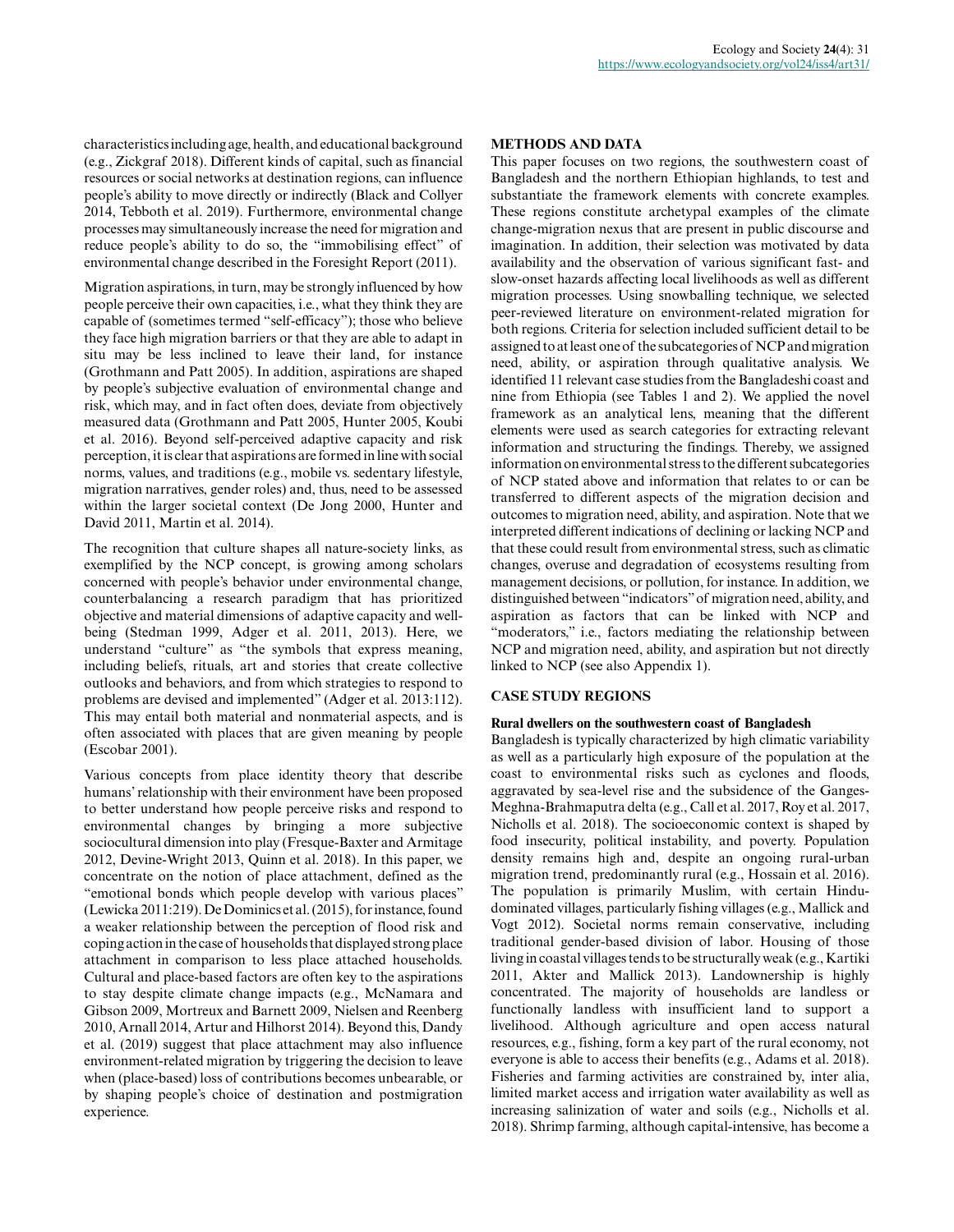| Reference                     | Types of migration considered                                                                                                                                                                                                                                                                                                                                                                                                 |  |
|-------------------------------|-------------------------------------------------------------------------------------------------------------------------------------------------------------------------------------------------------------------------------------------------------------------------------------------------------------------------------------------------------------------------------------------------------------------------------|--|
| Bernzen et al. (2019)         | Migration (defined as "any move from the household in which the person no longer ate meals at the household table,<br>including moves both within the same union and outside the union," p. 6), including both domestic and international<br>moves and temporary ( $\leq 6$ months of absence) and permanent ( $> 6$ months of absence)                                                                                       |  |
| Call et al. (2017)            | Temporary migration (defined as "an absence from the MDSS study area by any individual for more than one month,<br>followed by a return to the study area by 2003," p. 159)                                                                                                                                                                                                                                                   |  |
| Islam and Herbeck (2013)      | Permanent and seasonal migration                                                                                                                                                                                                                                                                                                                                                                                              |  |
| Kartiki (2011)                | Seasonal, temporary, and permanent migration                                                                                                                                                                                                                                                                                                                                                                                  |  |
| Mallick and Vogt (2012)       | Rural-urban migration ("caused by natural hazards which involves both permanent and temporary moves in search of<br>employment and livelihoods as a factor of natural calamities," p. 219)                                                                                                                                                                                                                                    |  |
| Mallick (2019)                | Seasonal migration (refers to "those who migrate once or twice at a particular period of the year, usually when there is<br>no available employment in their native communities," p. 10) and circular migration (refers to "those who migrate"<br>regularly to earn money so that their families can stay in their place of origin," p. 10), also temporary and permanent,<br>internal and international migration considered |  |
| Martin et al. $(2014)$        | Different types of mobility and immobility ("The decision to migrate could mean different scales of movement across<br>time and space, and not to migrate could mean choosing to do so, or being unable to move or, to put it bluntly, being<br>'trapped'," $p. 92$ )                                                                                                                                                         |  |
| Paul and Routray(2011)        | Temporary and permanent migration                                                                                                                                                                                                                                                                                                                                                                                             |  |
| Penning-Rowsell et al. (2013) | Evacuation, temporary, seasonal and permanent migration (These movements may have been either permanent or<br>temporary, very localised or over relatively longer distances (e.g. 200km)," p. 1)                                                                                                                                                                                                                              |  |
| Rabbani et al. (2013)         | Temporary and permanent (within the home district, to another nearby district or the capital)                                                                                                                                                                                                                                                                                                                                 |  |
| Saha (2017)                   | Postcyclone rural-urban migration by entire households; also seasonal migration, internal and international migration<br>to India                                                                                                                                                                                                                                                                                             |  |

**Table 1**. Selected case studies from coastal Bangladesh and the respective types of migration considered in each study.

particularly popular activity because of high economic returns and, as such, has expanded considerably. However, aquaculture has degraded coastal embankments, water quality, and wetland biodiversity (e.g., Kartiki 2011). Besides, some households have had to take on large amounts of debt to enter the industry. People residing near the Sundarban mangrove forest may also depend on forest resources for subsistence and income, e.g., honey and wax production, eco-tourism, and fuelwood extraction, in addition to protection from storm surges (e.g., Akter and Mallick 2013, Hossain et al. 2017). Medium-sized urban centers, e.g., Khulna, are growing rapidly leading to an expansion of periurban areas that can draw on both rural and urban modes of living and offer opportunities for livelihood diversification. Different forms of mobility already constitute an integral part of households' livelihood strategies (e.g., Afsar 2003). Temporary migration of family members to urban areas during the agricultural low season is common, which reduces the food burden on the household or generates remittances that enable relatives to remain in their area of origin (e.g., Mallick 2019).

#### **Rural subsistence farmers in the northern Ethiopian highlands**

The socioeconomic context of this region is shaped by population growth, food insecurity, and endemic rural poverty (Ezra and Kiros 2001, Bantider et al. 2011, Morrissey 2013). Environmental conditions are characterized by a rugged terrain with high differences in altitude producing various agro-ecological zones, as well as severe land degradation (Hermans-Neumann et al. 2017). Rainfall is bimodal with increasingly variable rainy seasons associated with recurrent drought risk (Rosell and Holmer 2007, Hermans and Garbe 2019). Livelihoods are predominantly based on mixed subsistence farming. Given limited water availability, dependence on rain-fed agriculture is high, making households particularly vulnerable to changes and fluctuations in the rainfall regime (e.g., Meze-Hausken 2000). Although women may participate in some agricultural activities, farming has traditionally been the male domain, whereas women are responsible for domestic activities (e.g., Gray and Mueller 2012). Female-headed households are on average worse off than maleheaded households in terms of land and livestock holdings and thus more vulnerable to economic and environmental shocks (e. g., Little et al. 2006, Mersha and Van Laerhoven 2016). Land scarcity is a major issue in this region (e.g., Asfaw et al. 2010). Because of small farm sizes and declining soil fertility, farm outputs are often insufficient to meet the needs of households and many are reliant on government food aid (e.g., Ezra 2001; USAID 2017, *unpublished manuscript*). These circumstances are reinforced by the rather insecure land tenure and the lack of possibility to acquire additional land (e.g., Ege 2017). Levels of formal education and livelihood diversification are generally low. Given the lack of infrastructure, credit facilities, and few off-farm employment opportunities in the area (e.g., Weldegebriel and Prowse 2017), farming households are rather isolated and tend to have no or few off-farm income sources and therewith limited risk-spreading possibilities. If available, remittances from household members who have engaged in labor migration can be a valuable complement of household assets (e.g., Little et al. 2006). Historically, there has been a general migration pattern from the degraded regions in northern Ethiopia to more fertile areas in the south and southwest, including resettlement programs initiated by the national government. More recently, international labor migration to Gulf countries has been increasing (Mersha and Van Laerhoven 2016).

#### **RESULTS**

#### **The Bangladesh case study region**

Indications of decreasing or lacking regulating NCP were found predominantly in reference to the occurrence of cyclones, tidal surges and flooding, riverbank and coastal erosion, and the salinization of soils and groundwater (e.g., Paul and Routray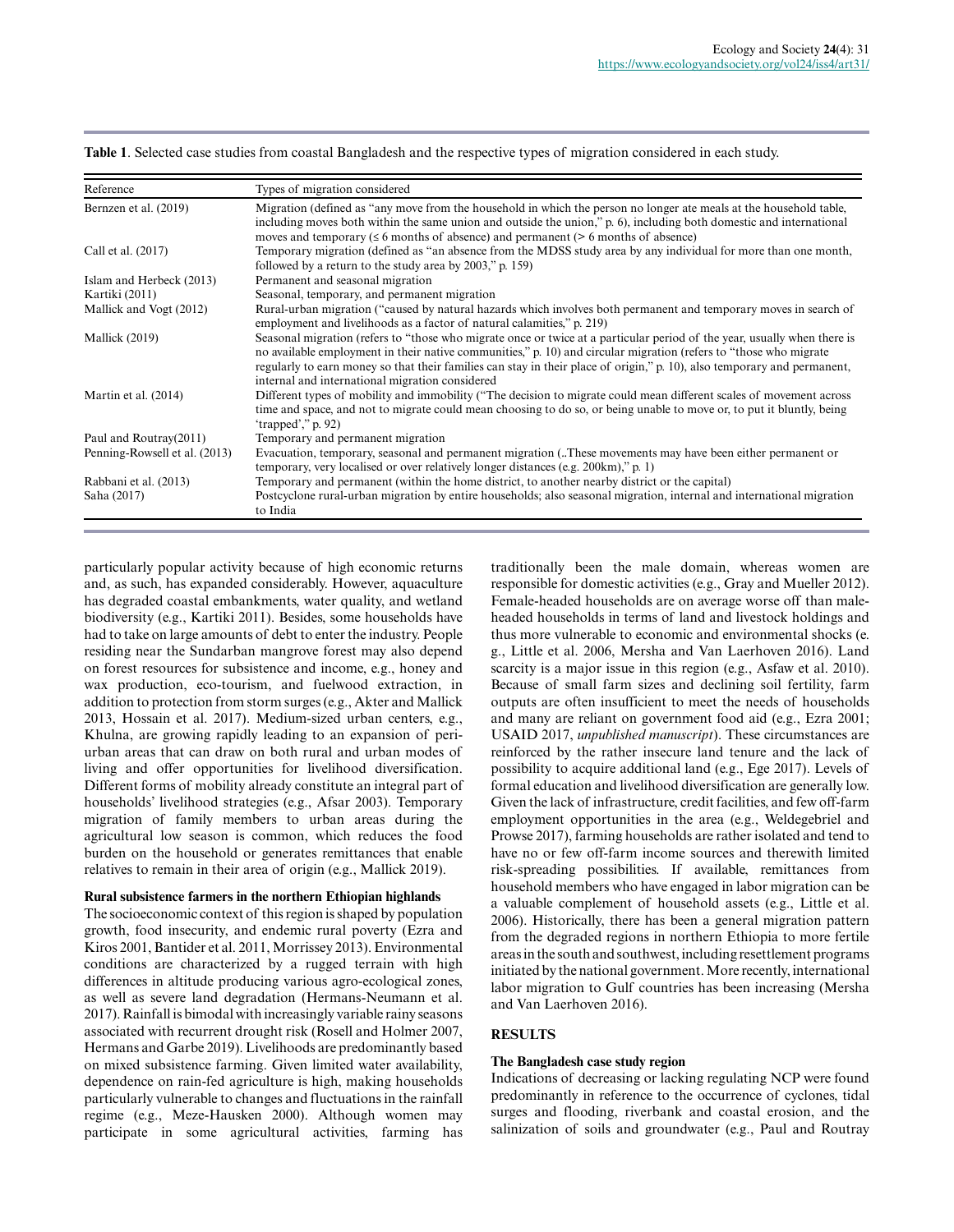| Reference                          | Types of migration considered                                                                                                                                                                                                                                                                                                                                                                                                                                                                                                                                                                        |  |
|------------------------------------|------------------------------------------------------------------------------------------------------------------------------------------------------------------------------------------------------------------------------------------------------------------------------------------------------------------------------------------------------------------------------------------------------------------------------------------------------------------------------------------------------------------------------------------------------------------------------------------------------|--|
| As faw et al. $(2010)$             | Seasonal labor migration, both rural-rural and rural-urban                                                                                                                                                                                                                                                                                                                                                                                                                                                                                                                                           |  |
| Bantider et al. (2011)             | Permanent migration                                                                                                                                                                                                                                                                                                                                                                                                                                                                                                                                                                                  |  |
| Gray and Mueller (2012)            | Distinction between moves within and outside the district and related to labor, marriage, or other reasons; migration<br>("referring exclusively to long-distance moves," p. 144); mobility ("referring collectively to all changes of residence," p.<br>144)                                                                                                                                                                                                                                                                                                                                        |  |
| Hermans and Garbe (2019)           | Permanent migration (defined as "migration of household members who left their household and had not yet returned<br>to their household at the time of the survey (and in most instances were highly unlikely to return as indicated by the<br>respondent)," p. 5), temporary migration (defined as "migration of household members who left their household at<br>least for a month, but ultimately came back to join their household again," p. 5), resettlement, directly drought-related<br>migration, opportunity seeking migration by young people, international migration to the Gulf States |  |
| Mersha and Van Laerhoven           | Internal and international migration, temporary migration; mobility (defined as "the distribution of risk across                                                                                                                                                                                                                                                                                                                                                                                                                                                                                     |  |
| (2016)                             | spaces," p. 1704)                                                                                                                                                                                                                                                                                                                                                                                                                                                                                                                                                                                    |  |
| Meze-Hausken (2000)                | Drought-induced migration; distress migration referring to specific emergency situations                                                                                                                                                                                                                                                                                                                                                                                                                                                                                                             |  |
| Morrissey (2013)                   | Rural-urban mobility                                                                                                                                                                                                                                                                                                                                                                                                                                                                                                                                                                                 |  |
| Weldegebriel and Prowse (2017)     | National and international migration, seasonal labor migration                                                                                                                                                                                                                                                                                                                                                                                                                                                                                                                                       |  |
| Wondimagegnhu and Zeleke<br>(2017) | Rural out-migration, internal and international                                                                                                                                                                                                                                                                                                                                                                                                                                                                                                                                                      |  |

**Table 2**. Selected case studies from the Ethiopian highlands and the respective types of migration considered in each study.

2011, Penning-Rowsell et al. 2013, Bernzen et al. 2019, Mallick 2019; see Fig. 1). Changes in precipitation and temperature as well as drought and excess rainfall events (e.g., Call et al. 2017) are also mentioned, but figure less prominently. These extreme events and processes affect local livelihoods, inter alia by also impacting material NCP, by contributing to water stress (e.g., Kartiki 2011), loss of agricultural land (e.g., Islam and Herbeck 2013), crop failure and food insecurity (e.g., Rabbani et al. 2013), livestock fodder shortage and death (e.g., Saha 2017), reduced access and availability of mangrove resources (e.g., Martin et al. 2014), damaging of infrastructure, housing, etc. (e.g., Mallick and Vogt 2012), and health problems (e.g., Saha 2017).

Regarding indicators of people's migration need and ability, income is repeatedly emphasized as a major factor in migration decision making (e.g., Penning-Rowsell et al. 2013). A comparative study by Mallick (2019) illustrates the link between regulating and material NCP and migration need via the influence on agricultural income: those communities with lower exposure to extreme events and salinization also depend less on seasonal migration because of the favorable conditions for rain-fed rice production and associated labor opportunities. In general, wealthier households seem to face a lower migration need in situations of decreasing regulating and material NCP than poor households, and are ascribed a higher degree of flexibility and agency in the mobility decision making (Mallick and Vogt 2012, Call et al. 2017). In contrast, low-income groups with typically few resources to cope with environmental stress and recovery from shocks face an increased migration need and risk of being forced to leave (Mallick and Vogt 2012, Saha 2017) but simultaneously often lack the ability to do so (Kartiki 2011). In terms of mobility rates of different income groups, findings diverge, hence lending support to both the "environmental capital" and the "migration as last resort" thesis (e.g., Paul and Routray 2011). Beyond this, a recent study by Bernzen et al. (2019) found that individuals who are affected by cyclone-induced damage and not employed in the core agricultural and aquaculture sectors are more likely to migrate, suggesting a link between transferable assets, weaker rural ties, and higher flexibility and mobility.

Gender was found to be a key moderator in the case of both migration need and ability. Women are typically characterized as one of the most vulnerable groups because of gender inequalities and social norms (Penning-Rowsell et al. 2013, Martin et al. 2014), hinting at an enhanced migration need under decreasing or absent NCP, including drought and flood events or water scarcity. However, it seems that the migration decision is usually taken by male household heads, and male household members tend to be the ones engaging in migration, whereas women rarely leave independently (Kartiki 2011, Mallick and Vogt 2012). Under certain circumstances, this can even increase both the vulnerability and immobility of women that are left with children in environmentally risky or degraded areas (Penning-Rowsell et al. 2013, Martin et al. 2014). Moreover, the impact of a reduction in NCP, such as decreasing soil fertility due to salinization, appears to be differentiated by both income and gender (Rabbani et al. 2013). Call et al. (2017), for instance, suggest that decreasing agricultural income reduces women's ability to migrate for education purposes or marriage but increases the probability of migration by men.

Another important factor mediating the link between changes in NCP and migration need and ability relates to location, meaning the physical exposure to hazards, the proximity to protection and access to infrastructure. For instance, households located in proximity to the coastline and rivers or in areas dominated by shrimp farming face higher cyclone-induced damage and arable land loss and were found to be more likely to migrate (Bernzen et al. 2019), whereas embankments, for instance, are associated with a lower migration need during flood events (Call et al. 2017). The remoteness of villages can constrain people's migration ability (Paul and Routray 2011), but does not necessarily result in reduced overall mobility if migration need remains high. In a multisite study by Rabbani et al. (2013), migration in the context of hazards was in fact highest in the most remote village characterized by higher poverty and lower education levels, less infrastructure, and lower accessibility of up-to-date information than other study sites. Under these circumstances, in situ adaptation measures were much less common than other strategies, including temporary and permanent migration (Rabbani et al. 2013).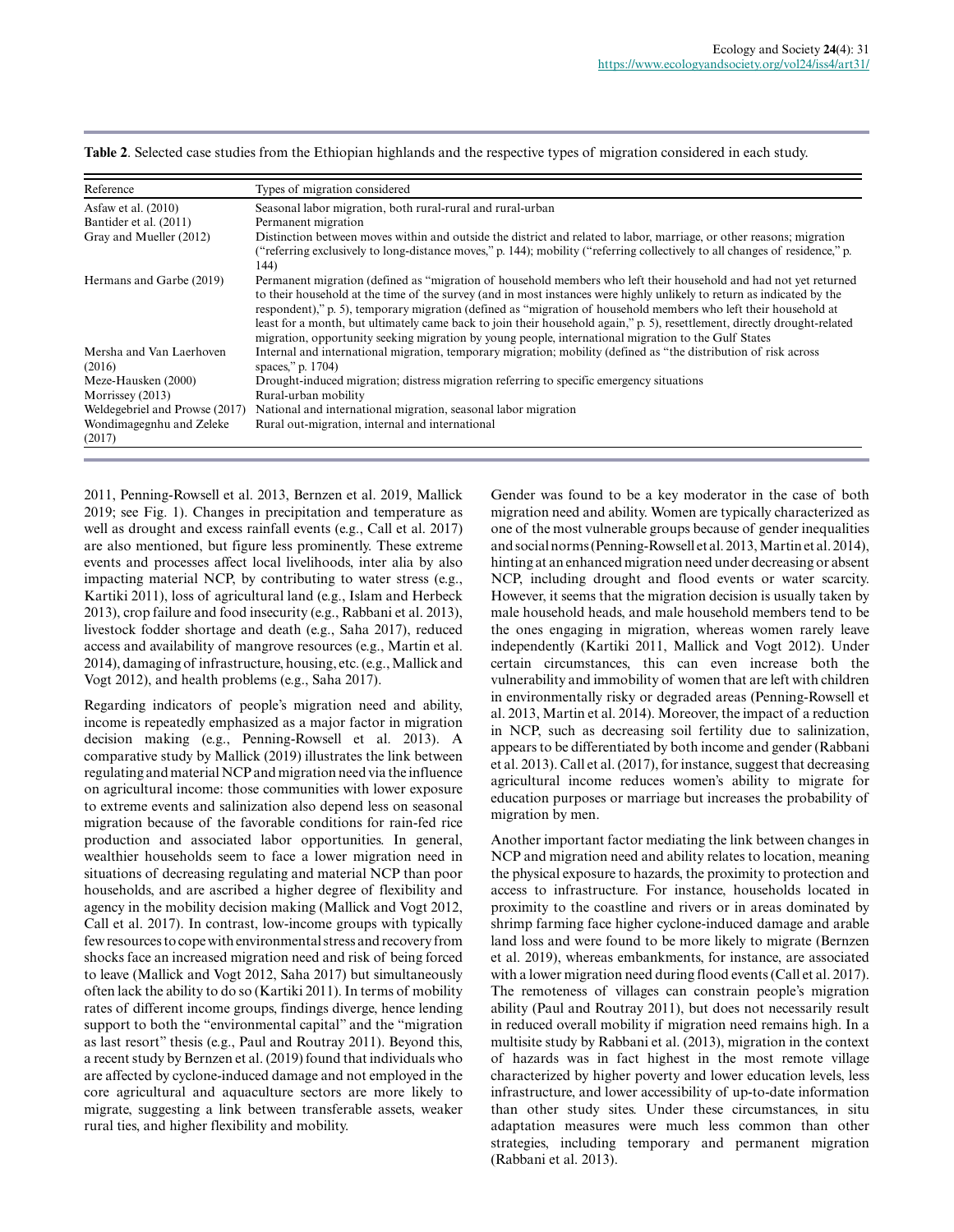**Fig. 1**. Links between nature's contributions to people (NCP) and migration need, ability, and aspirations in southwestern coastal Bangladesh. Arrows drawn between these elements represent indications of connections found in the reviewed studies with bold arrows referring to particularly common and explicit connections, yet, are not to be understood as illustrating direct or monocausal linkages.



A diverse range of moderators influencing migration aspirations are reported in the reviewed studies from Bangladesh. The availability of support from social networks, prior knowledge about the destination area and (positively connoted) migration experiences, and narratives contribute, amongst others, to people's motivation to migrate (e.g., Kartiki 2011, Mallick and Vogt 2012, Martin et al. 2014). In addition, adverse working conditions at the area of origin or job opportunities in urban areas can enhance the incentive to favor mobility over rural livelihoods (e.g., Islam and Herbeck 2013). On the other hand, problems and risks associated with migration, such as health problems resulting from physical labor and poor living conditions in urban slums, or concerns among women regarding space and hygiene in cyclone shelters, discourage people from moving elsewhere (Paul and Routray 2011, Penning-Rowsell et al. 2013). The prospect of humanitarian aid or local support by affluent households may act as an additional disincentive for poorer groups despite, for example, cyclone-induced risks (Mallick and Vogt 2012). Furthermore, the lack of information, social networks, or financial capital can hinder people from even considering migration as an option because of costs (e.g., Kartiki 2011, Mallick 2019), which we interpret as low self-efficacy.

Beyond this, distrust in weather forecasts such as cyclone warnings due to negative experiences with false warnings in the past can bias people's risk perception and induce some not to evacuate despite declining regulating and material NCP (Mallick and Vogt 2012).

There are a few observations that may be interpreted as indications of place attachment. Both the studies of Kartiki (2011) and Islam and Herbeck (2013) address the common wish expressed among migrants to return home. Penning-Rowsell et al. (2013) mention strong "anchoring factors," including landholdings and houses, which motivate people to stay put despite decreasing material or regulating NCP, e.g., involving food shortages or storm surges. Other factors reducing migration aspirations include the closeness to family and home and perceived advantages of rural livelihood activities (such as income and food security associated with fishing or agriculture), which can be linked to material and especially nonmaterial NCP ("supporting identities"; e.g., Islam and Herbeck 2013). Importantly, land access and ownership seem to play a mediating role in this context; the lack of landholdings has been found to be positively associated with migration aspirations because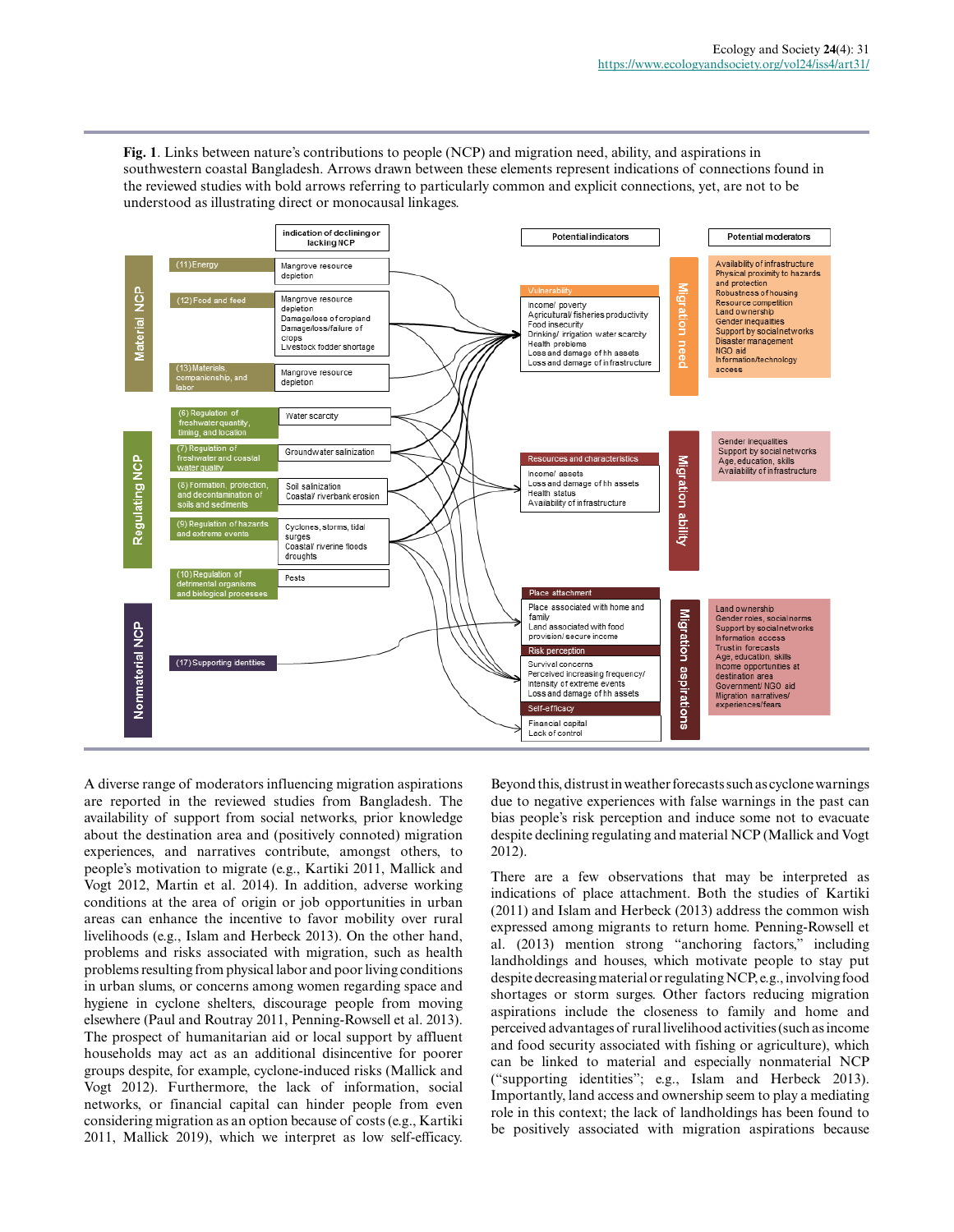**Fig. 2**. Links between nature's contributions to people (NCP) and migration need, ability, and aspirations in the northern Ethiopian highlands. Arrows drawn between these elements represent indications of connections found in the reviewed studies with bold arrows referring to particularly common and explicit connections, yet, are not to be understood as illustrating direct or monocausal linkages.



landless households lack the incentive to remain, for instance, in the form of ancestral property or farmland as reliable source of food provision (e.g., Kartiki 2011).

## **The Ethiopia case study region**

The reviewed studies from Ethiopia mainly focus on changes in temperature and precipitation and in particular drought events (e.g., Gray and Mueller 2012, Wondimagegnhu and Zeleke 2017). Flood events and other idiosyncratic shocks, such as frost, pests, wind, and hail, are reported to a lesser extent (e.g., Morrissey 2013, Weldegebriel and Prowse 2017). In addition, water scarcity and soil degradation processes are common phenomena in this region, also hinting at decreasing regulating NCP (e.g., Bantider et al. 2011). Indications of declining or absent material NCP can be found regarding "food and feed" in terms of crop damage or failure, declining availability and quality of livestock feed, and lacking edible wild plants (e.g., Meze-Hausken 2000). These shocks and processes impact livelihoods mainly by contributing to food insecurity, health problems, and decreasing agricultural productivity and income (e.g., Hermans and Garbe 2019), which play an essential role for migration need, ability, and aspiration (see Fig. 2).

The Ethiopian case studies comprise a diverse range of moderators shaping people's migration need and ability under declining or absent material and regulating NCP. Amongst others, access to land, microcredit and especially food aid are cited as factors alleviating the "imperative to move" (e.g., Morrissey 2013, Weldegebriel and Prowse 2017). Information access and support by social networks are reported both as factors facilitating mobility and reducing vulnerability (e.g., Meze-Hausken 2000, Asfaw et al. 2010, Wondimagegnhu and Zeleke 2017). Furthermore, some studies hint at a positive association between the number of coping strategies employed by households (as well as a higher degree of income diversification in general) and their level of agency because diversification reduces migration need and the risk of "distress migration" (e.g., Meze-Hausken 2000). Beyond this, Hermans and Garbe (2019) illustrate the antagonistic effect of declining regulating and material NCP on migration need and ability by showing how drought exacerbates local poverty through food shortages and decreasing wealth while constraining people's ability to afford the costs of long-distance migration. Another hindering factor in this context was poor health, which is an important indicator of migration ability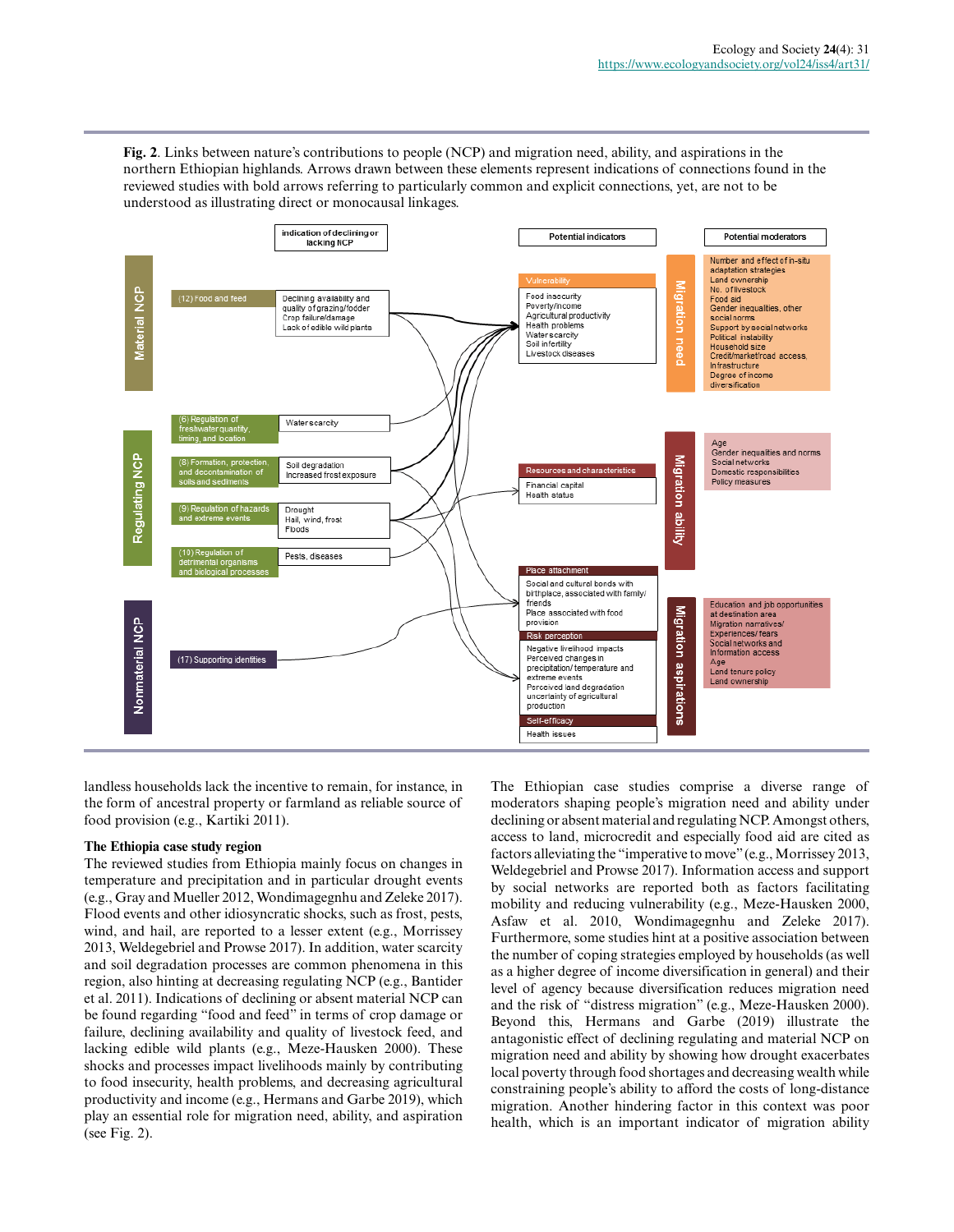influenced by declining material and regulating NCP, such as regulation of freshwater quantity and quality or the provision of food and feed (Hermans and Garbe 2019).

Gender clearly mediates the influence of changing NCP on migration need and ability. Gray and Mueller (2012), for instance, found a decrease in short-distance and marriage-related migration by women in the context of drought because of their reduced ability to finance wedding expenses and new household formation, reflecting a lower migration ability. Mersha and Van Laerhoven (2016) underline the significant role of "gendered institutions" in both increasing women's vulnerability but simultaneously reducing their ability to adapt in-situ and migrate in the face of declining regulating and material NCP. This corresponds to observations by Asfaw et al. (2010) who relate the higher rate of seasonal labor mobility of men inter alia to their lower level of domestic responsibilities in comparison to women. Yet, it appears that no general conclusions can be drawn on gender-based differences in mobility because there is also empirical evidence indicating opposite tendencies (e.g., Wondimagegnhu and Zeleke 2017).

In line with the observations from Bangladesh, a variety of (both environmental and nonenvironmental) factors shape migration aspirations. Especially land ownership (or the lack thereof) is an important moderator in this regard (e.g., Morrissey 2013); in a study by Asfaw et al. (2010) land scarcity was cited by almost 80% of the migrants interviewed as the main reason for mobility. Furthermore, a range of socioeconomic motives, including food insecurity (related to declining material NCP), lack of income opportunities, and access to education contribute to increasing aspirations (e.g., Morrissey 2013, Hermans and Garbe 2019). Perception by locals of enhanced livelihood risks and impacts resulting from decreasing material or regulating NCP (e.g., Weldegebriel and Prowse 2017) is likely to enhance their motivation to employ mobility strategies.

Reported factors serving as disincentives include fears and low expectations associated with moving (Morrissey 2013, Hermans and Garbe 2019), but also certain government policies, for instance, regarding land tenure (migration resulting in a loss of landholdings) and ethnic-based population management (hampering inter-regional migration; Bantider et al. 2011). Further, the better off a household, the more likely it is that mobility can be used for accumulating assets and improving the household's living conditions, therewith contributing to positive migration narratives (Asfaw et al. 2010, Hermans and Garbe 2019). Indications of place attachment can be found in the reviewed studies above all in terms of cultural and social bonds with one's birthplace, which we interpret as "supporting identities" (nonmaterial NCP), that induce some people to stay put or to return to their area of origin (Bantider et al. 2011, Morrissey 2013, Hermans and Garbe 2019). Similar to the findings from Bangladesh, some respondents also associate their farmland with secure food provision for their family, which hints at a positive link between material NCP and place attachment (Hermans and Garbe 2019).

## **DISCUSSION**

Two important observations can be made from the above analysis. First, most of the information available from the analyzed literature concerns agricultural productivity, food and water provision, and health, that is to say the interactions between material and regulating NCP and migration need. There is some evidence of "supporting identities," which, according to Díaz et al. 2018, may also involve "sense of place," contributing to people's place attachment and, hence, lower migration aspirations. In general, however, information on nonmaterial NCP ("learning and inspiration," "physical and psychological experiences," "supporting identities"), and how a decrease or lack thereof influences migration decision making, is scarce. Second, despite our focus on environment-related factors, the decisive role of what we call "moderators" cannot be overstated in this context. Especially factors such as gender or landownership that determine resource access and distribution and reflect multiple dimensions of inequalities among the study populations significantly shape the influence of changing NCP on migration decision making. This is in line with earlier claims of de Haas (2010), Black et al. (2011), Renaud et al. (2011), and Oliver-Smith (2012), amongst others. The consideration of these factors is thus indispensable for a holistic perspective.

For moving beyond an illustration of the mere linkages between declining or lacking NCP and migration need, ability, and aspiration and taking this discussion one step further, we derived hypothesized potential "directions" of these linkages at an aggregate level and illustrate those in Figure 3. Unlike the previous graphs, this is not exclusively based on literature from the two case study regions, but also draws from other insights of the research field.

Declining material and regulating NCP are generally associated with increasing migration need by adversely impacting livelihoods (Fig. 3, graphs 1 and 2). Importantly, some of the analyzed studies hint at a threshold at which people's coping or adaptive capacity is exceeded (indicated by a dotted line in graphs 1 and 2), meaning that basic survival needs can no longer be fulfilled and other options for action disappear (e.g., Meze-Hausken 2000, Paul and Routray 2011). Under such circumstances, migration, although not the preferred option, becomes the last resort (e.g., Mallick and Vogt 2012, Penning-Rowsell et al. 2013 , Saha 2017). Thus, we assume that the greater the lack of material and regulating NCP (and therewith the pressure on livelihoods), the lower the degree of agency in the decision-making process (and the higher the risk of forced migration). The analyzed literature shows that a high level of NCP availability is often linked to higher migration ability, and declining material and regulating NCP tend to be associated with decreasing migration ability (Fig. 3, graphs 4 and 5), e.g., due to decreasing financial resources (e.g., Gray and Mueller 2012, Hermans and Garbe 2019). Therefore, we propose that the greater the lack of material and regulating NCP, the higher the probability of people getting trapped in risky places because of lacking migration abilities. The significance of agency and abilities in this context is corroborated by Tebboth et al. (2019) who found higher resilience levels among people who are able to choose and subsequently enact decisions about migration than others who are not. Graphs 3 and 6 in Figure 3 are left blank given the lack of evidence on the relationship between nonmaterial NCP and migration need and ability.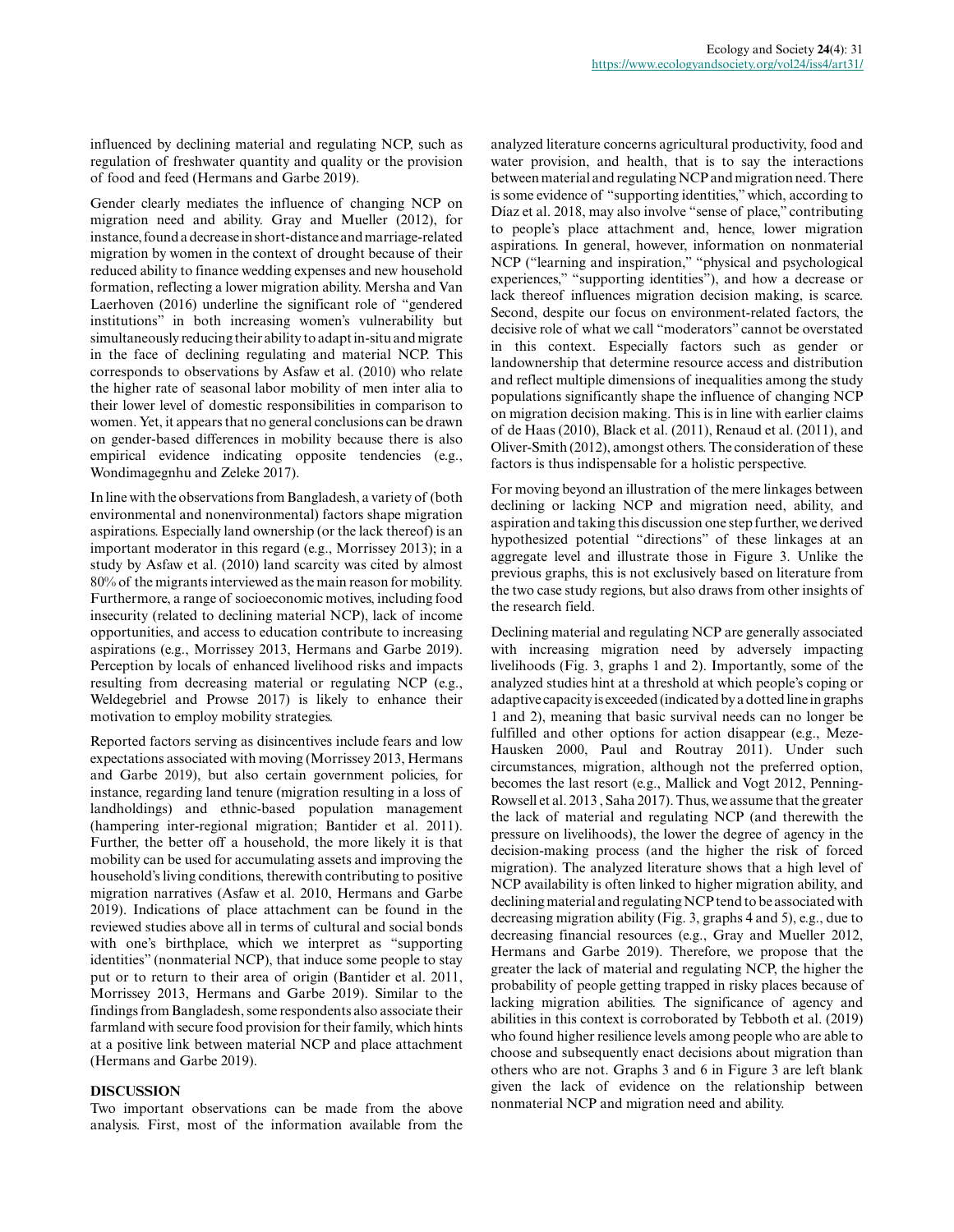

**Fig. 3**. Hypothesized "direction" of the linkages between nature's contributions to people (NCP)/capita and migration need, ability, and aspiration.

#### **Box 1:**

We identified the following as outstanding research questions to guide future field studies on the NCP-mobility relationship:

- **1.** What are likely hotspots of involuntary mobility and immobility related to declining material and regulating NCP?
- **2.** What are the most urgent policy measures required to enhance people's agency in migration decision making under declining material and regulating NCP?
- **3.** How can potential thresholds of migration need and aspiration be determined and anticipated?
- **4.** How does a decline in nonmaterial NCP influence migration need, ability, and aspiration?
- **5.** How do NCP at destination areas influence people's migration decision?
- **6.** How do specific moderators affect certain linkages between changes in NCP and migration need, ability, and aspiration?

In contrast to migration need and ability where the above illustrated tendencies are apparent, the picture is less clear-cut in the case of migration aspirations. Decreasing material or regulating NCP can provide sufficient incentives to increase people's migration aspirations, but not necessarily, as people may perceive environmental risks differently or think they are unable to move, i.e., low self-efficacy (Fig. 3, graphs 7 and 8). Moreover, strong place attachment related to nonmaterial NCP may also counterbalance incentives to leave. This is exemplified by case studies from Mozambique in which planned resettlement by the government due to high flood risk is opposed by many of the farmers who demonstrate a strong place attachment, in terms of traditional lifestyle, sacred sites, etc., and consider the risk less severe (Arnall 2014, Artur and Hillhorst 2014). Similarly, in a study by Mortreux and Barnett (2009) on Tuvalu, the majority of respondents prefer to stay for place attachment reasons despite sea level rise and the resulting migration need from an external perspective. Regarding the linkage between nonmaterial NCP and migration aspirations, Dandy et al. (2019) suggest a threshold at which the experienced contributions of a place that underpin place attachment are lost irreversibly, which induces people to move (indicated by a dotted line in graph 9, Fig. 3).

It needs to be underlined that our analysis has exclusively concentrated on the areas of origin, i.e., the "push factor" side of mobility processes. A consideration of NCP at respective destination areas and associated "pull factors" is surely relevant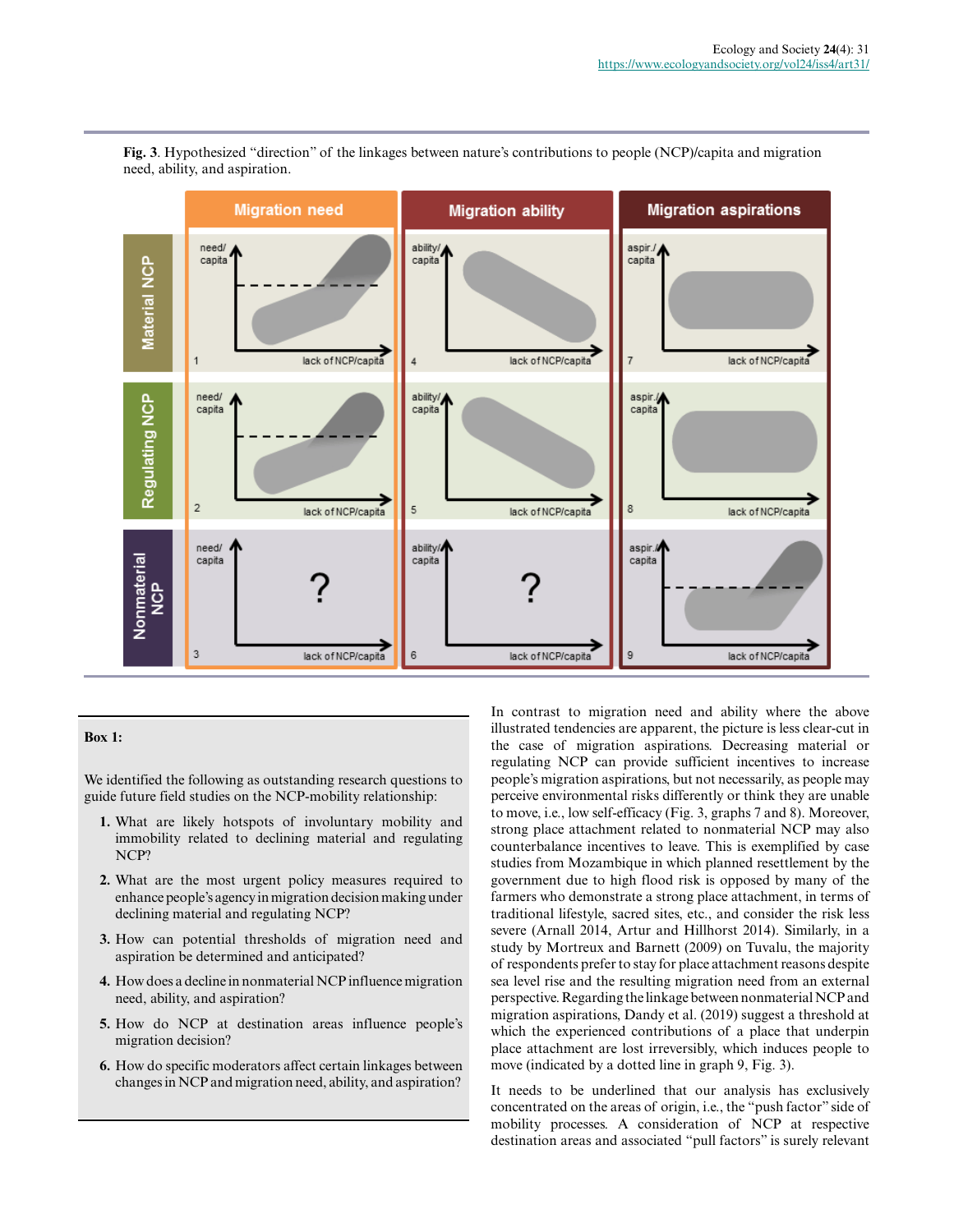but beyond the scope of this study. Second, the findings presented here are essentially qualitative. The approach taken has been a first attempt to connect NCP with migration decision making and not deemed appropriate for quantifying identified linkages. Last, there are certain NCP types that are not addressed above because they were not found in the reviewed literature, but are nevertheless likely to play a role for natural resource-dependent livelihoods. These include inter alia pollination services, energy and materials, and the use of plants for medicinal purposes.

#### **CONCLUSION**

We here proposed a novel framework and made a first attempt to conceptualize the relations between material, regulating, and nonmaterial NCP and migration need, ability, and aspirations. Our aim was to enhance our understanding of environmentrelated mechanisms behind people's decision to migrate and to remain in location in contexts of environmental stress and highly resource-dependent livelihoods. A total of 20 case studies from the Bangladeshi coast and Ethiopian highlands have been analyzed qualitatively to substantiate our conceptual framework and explore remaining research gaps. Based on the assessed literature we have shown that the most links can be drawn between declining material and regulating NCP and migration need. There is also evidence hinting at links between nonmaterial NCP and migration aspirations; however, the scarcity of information on these means that cultural elements still remain a significant missing piece of the puzzle. Beyond this, the broad range of context-specific moderators that we encountered during the analysis underlines the important role of nonenvironmental factors in mediating the influence of changes in NCP on mobility decisions. This corroborates the complexity of causal relationships within migration processes and the need for continued efforts, above all on behalf of governments, to also address socioeconomic migration drivers resulting from persistent inequalities.

Whereas cautious propositions could be made on an aggregate level regarding the influence of changes in material and regulating NCP on migration need and ability, it is not yet possible to draw equally generic conclusions on declining nonmaterial NCP and migration aspirations in general because of too little evidence. The issue of aspirations deserves particular attention though because their consideration is indispensable to provide for ethically sound policy responses that avoid forcing people to relocate who wish to stay and prioritizing in situ adaptation that hinders those who want to leave. For a more complete picture of the topic, we thus strongly recommend further research on these aspects as well as potential thresholds of migration need and aspirations. In addition, there is a need to better understand how specific moderators affect specific pathways from changing NCP to mobility decisions to inform policy measures. Last, an examination of NCP at destination areas in addition to areas of origin could both enhance our understanding of environmentrelated pull factors and help decision makers identify immigration hotspots at risk of resource overexploitation.

Although it remains to be seen which linkages the framework reveals when being applied to other regional contexts, we trust that by highlighting certain subdimensions it will help to capture essential cultural aspects, such as place attachment, more systematically in future migration studies than before. In this regard, we believe that, in addition to the generalizing perspective applied here, the context-specific perspective on NCP could be particularly beneficial and should thus be explored in further research on the topic.

[1]Composed of risk exposure, sensitivity, and adaptive capacity (Adger 2006).

## *Responses to this article can be read online at:* [http://www.ecologyandsociety.org/issues/responses.](http://www.ecologyandsociety.org/issues/responses.php/11318) [php/11318](http://www.ecologyandsociety.org/issues/responses.php/11318)

#### **Acknowledgments:**

 $\overline{\phantom{a}}$ 

*CW and KH acknowledge funding from the German Federal Ministry of Education and Research (BMBF) within the Junior Research Group MigSoKo (01UU1606). The research reported in this paper contributes to the Programme on Ecosystem Change and Society (<http://www.pecs-science.org/>).*

#### **LITERATURE CITED**

Adams, H., 2016. Why populations persist: mobility, place attachment and climate change. *Population and Environment* 37:429-448.<https://doi.org/10.1007/s11111-015-0246-3>

Adams, H., and W. N. Adger. 2013. The contribution of ecosystem services to place utility as a determinant of migration decisionmaking. *Environmental Research Letters* 8:015006. [https://doi.](https://doi.org/10.1088/1748-9326/8/1/015006) [org/10.1088/1748-9326/8/1/015006](https://doi.org/10.1088/1748-9326/8/1/015006) 

Adams, H., W. N. Adger, and R. J. Nicholls. 2018. Ecosystem services linked to livelihoods and well-being in the Ganges-Brahmaputra-Meghna Delta. Pages 29-47 *in* R. J. Nicholls, C. W. Hutton, W. N. Adger, S. E. Hanson, M. Rahman, and M. Salehin, editors. *Ecosystem services for well-being in deltas: integrated assessment for policy analysis.* Palgrave Macmillan, Cham, Switzerland. [https://doi.org/10.1007/978-3-319-71093-8\\_2](https://doi.org/10.1007/978-3-319-71093-8_2)

Adams, H., and S. Kay. 2019. Migration as a human affair: integrating individual stress thresholds into quantitative models of climate migration. *Environmental Science & Policy* 93:129-138. <https://doi.org/10.1016/j.envsci.2018.10.015>

Adger, W. N. 2006. Vulnerability. *Global Environmental Change* 16:268-281.<https://doi.org/10.1016/j.gloenvcha.2006.02.006>

Adger, W. N., J. Barnett, K. Brown, N. Marshall, and K. O'Brien. 2013. Cultural dimensions of climate change impacts and adaptation. *Nature Climate Change* 3:112-117. [https://doi.](https://doi.org/10.1038/nclimate1666) [org/10.1038/nclimate1666](https://doi.org/10.1038/nclimate1666) 

Adger, W. N., J. Barnett, F. S. Chapin III, and H. Ellemor. 2011. This must be the place: underrepresentation of identity and meaning in climate change decision-making. *Global Environmental Politics* 11:1-25. [https://doi.org/10.1162/GLEP\\_a\\_00051](https://doi.org/10.1162/GLEP_a_00051)

Adger, W. N., and M. Fortnam. 2018. Interactions of migration and population dynamics with ecosystem services. Chapter 5 *in* K. Schreckenberg, G. Mace, and M. Poudyal, editors. *Ecosystem*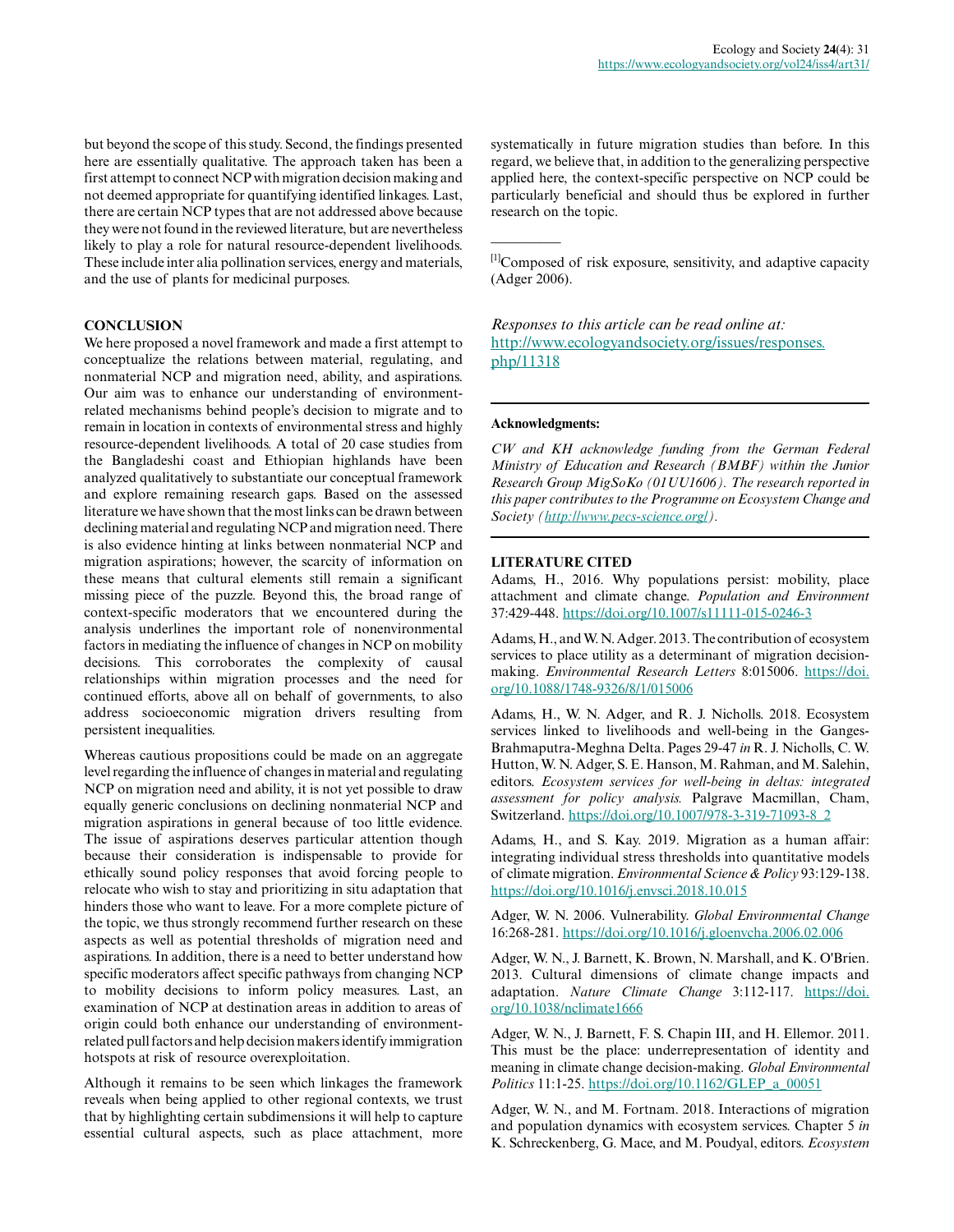*services and poverty alleviation: trade-offs and governance.* Routledge, London, UK.<https://doi.org/10.4324/9780429507090>

Afsar, R. 2003. Internal migration and the development nexus: the case of Bangladesh. Paper prepared for and presented at the *Regional Conference on Migration, Development and Pro-Poor Policy Choices in Asia,* 22-24 June 2003, Dhaka, Bangladesh. Refugee and Migratory Movements Research Unit, Bangladesh, and the Department for International Development, London, UK. [online] URL: [https://pdfs.semanticscholar.org/](https://pdfs.semanticscholar.org/e65c/6a0ab60120841ac2fd2519e024cfed6beced.pdf?_ga=2.251781578.276354035.1574859920-563038904.1574859920) [e65c/6a0ab60120841ac2fd2519e024cfed6beced.pdf?](https://pdfs.semanticscholar.org/e65c/6a0ab60120841ac2fd2519e024cfed6beced.pdf?_ga=2.251781578.276354035.1574859920-563038904.1574859920)

[\\_ga=2.251781578.276354035.1574859920-563038904.1574859920](https://pdfs.semanticscholar.org/e65c/6a0ab60120841ac2fd2519e024cfed6beced.pdf?_ga=2.251781578.276354035.1574859920-563038904.1574859920) 

Akter, S., and B. Mallick. 2013. The poverty-vulnerabilityresilience nexus: evidence from Bangladesh. *Ecological Economics* 96:114-124.<https://doi.org/10.1016/j.ecolecon.2013.10.008>

Arnall, A. 2014. A climate of control: flooding, displacement and planned resettlement in the Lower Zambezi River valley, Mozambique: a climate of control. *Geographical Journal* 180:141-150. <https://doi.org/10.1111/geoj.12036>

Artur, L., and D. Hilhorst. 2014. Floods, resettlement and land access and use in the lower Zambezi, Mozambique. *Land Use Policy* 36:361-368.<https://doi.org/10.1016/j.landusepol.2013.08.017>

Asfaw, W., D. Tolossa, and G. Zeleke. 2010. Causes and impacts of seasonal migration on rural livelihoods: case studies from Amhara Region in Ethiopia. *Norsk Geografisk Tidsskrift - Norwegian Journal of Geography* 64:58-70. [https://doi.](https://doi.org/10.1080/00291950903557696) [org/10.1080/00291950903557696](https://doi.org/10.1080/00291950903557696) 

Ayeb-Karlsson, S., C. D. Smith, and D. Kniveton. 2018. A discursive review of the textual use of 'trapped' in environmental migration studies: the conceptual birth and troubled teenage years of trapped populations. *Ambio* 47:557-573. [https://doi.](https://doi.org/10.1007/s13280-017-1007-6) [org/10.1007/s13280-017-1007-6](https://doi.org/10.1007/s13280-017-1007-6)

Bantider, A., H. Hurni, and G. Zeleke. 2011. Responses of rural households to the impacts of population and land-use changes along the Eastern Escarpment of Wello, Ethiopia. *Norsk Geografisk Tidsskrift - Norwegian Journal of Geography* 65:42-53. <https://doi.org/10.1080/00291951.2010.549954>

Bernzen, A., J. Jenkins, and B. Braun. 2019. Climate changeinduced migration in coastal Bangladesh? A critical assessment of migration drivers in rural households under economic and environmental stress. *Geosciences* 9:51. [https://doi.org/10.3390/](https://doi.org/10.3390/geosciences9010051) [geosciences9010051](https://doi.org/10.3390/geosciences9010051)

Black, R., W. N. Adger, N. W. Arnell, S. Dercon, A. Geddes, and D. Thomas. 2011. The effect of environmental change on human migration. *Global Environmental Change* 21:S3-S11. [https://doi.](https://doi.org/10.1016/j.gloenvcha.2011.10.001) [org/10.1016/j.gloenvcha.2011.10.001](https://doi.org/10.1016/j.gloenvcha.2011.10.001)

Black, R., N. W. Arnell, W. N. Adger, D. Thomas, and A. Geddes. 2013. Migration, immobility and displacement outcomes following extreme events. *Environmental Science & Policy* 27:S32- S43. <https://doi.org/10.1016/j.envsci.2012.09.001>

Black, R., and M. Collyer. 2014. Populations 'trapped' at times of crisis. *Crisis* 5:52-56.

Borie, M., and M. Hulme. 2015. Framing global biodiversity: IPBES between mother earth and ecosystem services. *Environmental Science & Policy* 54:487-496. [https://doi.](https://doi.org/10.1016/j.envsci.2015.05.009) [org/10.1016/j.envsci.2015.05.009](https://doi.org/10.1016/j.envsci.2015.05.009) 

Call, M. A., C. Gray, M. Yunus, and M. Emch. 2017. Disruption, not displacement: environmental variability and temporary migration in Bangladesh. *Global Environmental Change* 46:157-165.<https://doi.org/10.1016/j.gloenvcha.2017.08.008>

Carling, J. 2002. Migration in the age of involuntary immobility: theoretical reflections and Cape Verdean experiences. *Journal of Ethnic and Migration Studies* 28:5-42. [https://doi.](https://doi.org/10.1080/13691830120103912) [org/10.1080/13691830120103912](https://doi.org/10.1080/13691830120103912) 

Carling, J., and K. Schewel. 2018. Revisiting aspiration and ability in international migration. *Journal of Ethnic and Migration Studies* 44:945-963.<https://doi.org/10.1080/1369183X.2017.1384146>

Chan, K. M. A., A. D. Guerry, P. Balvanera, S. Klain, T. Satterfield, X. Basurto, A. Bostrom, R. Chuenpagdee, R. Gould, B. S. Halpern, N. Hannahs, J. Levine, B. Norton, M. Ruckelshaus, R. Russell, J. Tam, and U. Woodside. 2012. Where are cultural and social in ecosystem services? A framework for constructive engagement. *BioScience* 62:744-756. [https://doi.org/10.1525/](https://doi.org/10.1525/bio.2012.62.8.7) [bio.2012.62.8.7](https://doi.org/10.1525/bio.2012.62.8.7) 

Dandy, J., P. Horwitz, R. Campbell, D. Drake, and Z. Leviston. 2019. Leaving home: place attachment and decisions to move in the face of environmental change. *Regional Environmental Change* 19:615-620.<https://doi.org/10.1007/s10113-019-01463-1>

De Dominicis, S., F. Fornara, U. Ganucci Cancellieri, C. Twigger-Ross, and M. Bonaiuto. 2015. We are at risk, and so what? Place attachment, environmental risk perceptions and preventive coping behaviours. *Journal of Environmental Psychology* 43:66-78.<https://doi.org/10.1016/j.jenvp.2015.05.010>

de Haas, H. 2010. The internal dynamics of migration processes: a theoretical inquiry. *Journal of Ethnic and Migration Studies* 36:1587-1617.<https://doi.org/10.1080/1369183X.2010.489361>

De Jong, G. F. 2000. Expectations, gender, and norms in migration decision-making. *Population Studies* 54:307-319. [https://doi.](https://doi.org/10.1080/713779089) [org/10.1080/713779089](https://doi.org/10.1080/713779089) 

De Jong, G. F., B. D. Root, R. W. Gardner, J. T. Fawcett, and R. G. Abad. 1985. Migration intentions and behavior: decision making in a rural Philippine province. *Population and Environment* 8:41-62. <https://doi.org/10.1007/BF01263016>

Devine-Wright, P. 2013. Think global, act local? The relevance of place attachments and place identities in a climate changed world. *Global Environmental Change* 23:61-69. [https://doi.org/10.1016/j.](https://doi.org/10.1016/j.gloenvcha.2012.08.003) [gloenvcha.2012.08.003](https://doi.org/10.1016/j.gloenvcha.2012.08.003)

Díaz, S., S. Demissew, J. Carabias, C. Joly, M. Lonsdale, N. Ash, A. Larigauderie, J. R. Adhikari, S. Arico, A. Báldi, A., Bartuska, I. A. Baste, A. Bilgin, E. Brondizio, K. M. A. Chan, V. E. Figueroa, A. Duraiappah, M. Fischer, R. Hill, T. Koetz, P. Leadley, P., Lyver, G. M. Mace, B. Martin-Lopez, M. Okumura, D. Pacheco, U. Pascual, E. S. Pérez, B. Reyers, E. Roth, O. Saito, R. J. Scholes, N. Sharma, H. Tallis, R. Thaman, R., Watson, T. Yahara, Z. A. Hamid, C. Akosim, Y. Al-Hafedh, R. Allahverdiyev, E. Amankwah, S. T. Asah, Z. Asfaw, G. Bartus, L. A. Brooks, J. Caillaux, G. Dalle, D. Darnaedi, A. Driver, G. Erpul, P. Escobar-Eyzaguirre, P., Failler, A. M. M. Fouda, B. Fu, H. Gundimeda, S. Hashimoto, F. Homer, S. Lavorel, G. Lichtenstein, W. A. Mala, W. Mandivenyi, P. Matczak, C. Mbizvo, M. Mehrdadi, J. P. Metzger, J. B. Mikissa, H. Moller, H. A. Mooney, P. Mumby, H. Nagendra, C. Nesshover, A. A. Oteng-Yeboah, G. Pataki, M.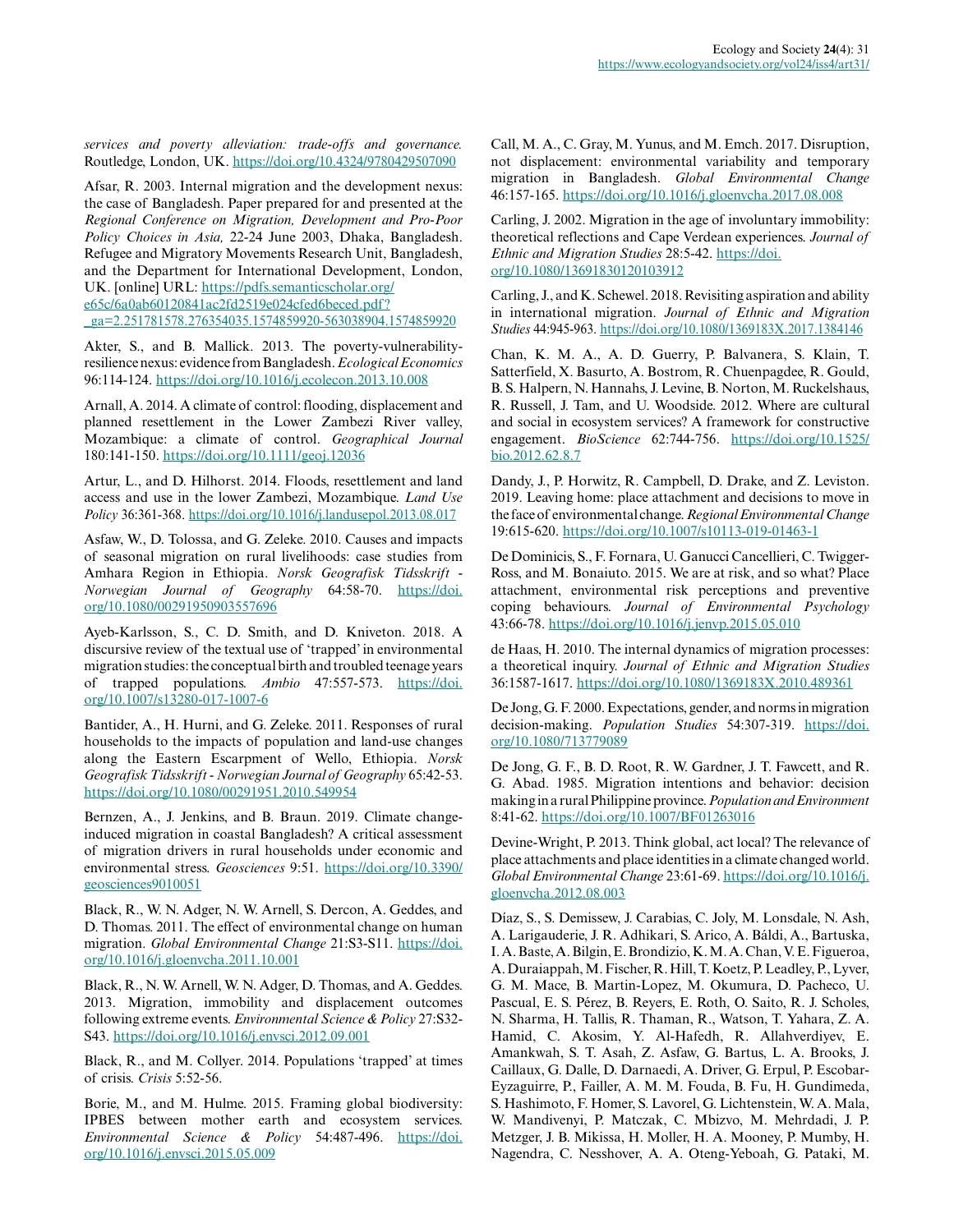Roué, J. Rubis, M. Schultz, P. Smith, R. Sumaila, K. Takeuchi, S. Thomas, M. Verma, Y. Yeo-Chang, and D. Zlatanova. 2015*a.* The IPBES conceptual framework - connecting nature and people. *Current Opinion in Environmental Sustainability* 14:1-16. [https://](https://doi.org/10.1016/j.cosust.2014.11.002) [doi.org/10.1016/j.cosust.2014.11.002](https://doi.org/10.1016/j.cosust.2014.11.002) 

Díaz, S., S. Demissew, C. Joly, W. M. Lonsdale, and A. Larigauderie. 2015*b.* A Rosetta Stone for nature's benefits to people. *PLOS Biology* 13:e1002040. [https://doi.org/10.1371/](https://doi.org/10.1371/journal.pbio.1002040) [journal.pbio.1002040](https://doi.org/10.1371/journal.pbio.1002040)

Díaz, S., U. Pascual, M. Stenseke, B. Martín-López, R. T. Watson, Z. Molnár, R. Hill, K. M. A. Chan, I. A. Baste, K. A. Brauman, S. Polasky, A. Church, M. Lonsdale, A. Larigauderie, P. W. Leadley, A. P. E. van Oudenhoven, F. van der Plaat, M. Schröter, S. Lavorel, Y. Aumeeruddy-Thomas, E. Bukvareva, K. Davies, S. Demissew, G. Erpul, P. Failler, C. A. Guerra, C. L. Hewitt, H. Keune, S. Lindley, and Y. Shirayama. 2018. Assessing nature's contributions to people. *Science* 359:270-272. [https://doi.](https://doi.org/10.1126/science.aap8826) [org/10.1126/science.aap8826](https://doi.org/10.1126/science.aap8826) 

Ege, S. 2017. Land tenure insecurity in post-certification Amhara, Ethiopia. *Land Use Policy* 64:56-63. [https://doi.org/10.1016/j.](https://doi.org/10.1016/j.landusepol.2017.02.015) [landusepol.2017.02.015](https://doi.org/10.1016/j.landusepol.2017.02.015)

Ellis, E. C., U. Pascual, and O. Mertz. 2019. Ecosystem services and nature's contribution to people: negotiating diverse values and trade-offs in land systems. *Current Opinion in Environmental Sustainability* 38:86-94. <https://doi.org/10.1016/j.cosust.2019.05.001>

Erdal, M. B., and C. Oeppen. 2018. Forced to leave? The discursive and analytical significance of describing migration as forced and voluntary. *Journal of Ethnic and Migration Studies* 44:981-998. <https://doi.org/10.1080/1369183X.2017.1384149>

Escobar, A. 2001. Culture sits in places: reflections on globalism and subaltern strategies of localization. *Political Geography* 20:139-174. [https://doi.org/10.1016/S0962-6298\(00\)00064-0](https://doi.org/10.1016/S0962-6298(00)00064-0) 

Ezra, M. 2011. Demographic responses to environmental stress in the drought- and famine-prone areas of northern Ethiopia. *International Journal of Population Geography* 7(4):259-279. <https://doi.org/10.1002/ijpg.226>

Ezra, M., and G.-E. Kiros. 2001. Rural out-migration in the drought prone areas of Ethiopia: a multilevel analysis. *International Migration Review* 35:749-771. [https://doi.](https://doi.org/10.1111/j.1747-7379.2001.tb00039.x) [org/10.1111/j.1747-7379.2001.tb00039.x](https://doi.org/10.1111/j.1747-7379.2001.tb00039.x)

Findlay, A. M. 2012. Migration: flooding and the scale of migration. *Nature Climate Change* 2:401-402. [https://doi.](https://doi.org/10.1038/nclimate1554) [org/10.1038/nclimate1554](https://doi.org/10.1038/nclimate1554) 

Foresight 2011. *Migration and global environmental change: future challenges and opportunities.* Final Project Report: Executive Summary. The Government Office for Science, London, UK. [online] URL: [https://assets.publishing.service.gov.uk/government/](https://assets.publishing.service.gov.uk/government/uploads/system/uploads/attachment_data/file/287717/11-1116-migration-and-global-environmental-change.pdf) [uploads/system/uploads/attachment\\_data/file/287717/11-1116-migration](https://assets.publishing.service.gov.uk/government/uploads/system/uploads/attachment_data/file/287717/11-1116-migration-and-global-environmental-change.pdf)[and-global-environmental-change.pdf](https://assets.publishing.service.gov.uk/government/uploads/system/uploads/attachment_data/file/287717/11-1116-migration-and-global-environmental-change.pdf)

Fresque-Baxter, J. A., and D. Armitage. 2012. Place identity and climate change adaptation: a synthesis and framework for understanding. *Wiley Interdisciplinary Reviews: Climate Change* 3:251-266. <https://doi.org/10.1002/wcc.164>

Gray, C., and V. Mueller. 2012. Drought and population mobility in rural Ethiopia. *World Development* 40:134-145. [https://doi.](https://doi.org/10.1016/j.worlddev.2011.05.023) [org/10.1016/j.worlddev.2011.05.023](https://doi.org/10.1016/j.worlddev.2011.05.023)

Grothmann, T., and A. Patt. 2005. Adaptive capacity and human cognition: the process of individual adaptation to climate change. *Global Environmental Change* 15:199-213. [https://doi.org/10.1016/](https://doi.org/10.1016/j.gloenvcha.2005.01.002) [j.gloenvcha.2005.01.002](https://doi.org/10.1016/j.gloenvcha.2005.01.002) 

Hermans, K., and L. Garbe. 2019. Droughts, livelihoods, and human migration in northern Ethiopia. *Regional Environmental Change* 19:1101–1111. [https://doi.org/10.1007/s10113-019-01473](https://doi.org/10.1007/s10113-019-01473-z) [z](https://doi.org/10.1007/s10113-019-01473-z) 

Hermans-Neumann, K., J. Priess, and M. Herold. 2017. Human migration, climate variability, and land degradation: hotspots of socio-ecological pressure in Ethiopia. *Regional Environmental Change* 17:1479-1492.<https://doi.org/10.1007/s10113-017-1108-6>

Hossain, M. S., J. A. Dearing, M. M. Rahman, and M. Salehin. 2016. Recent changes in ecosystem services and human well-being in the Bangladesh coastal zone. *Regional Environmental Change* 16:429-443.<https://doi.org/10.1007/s10113-014-0748-z>

Hossain, M. S., F. Eigenbrod, F. A. Johnson, and J. A. Dearing. 2017. Unravelling the interrelationships between ecosystem services and human wellbeing in the Bangladesh delta. *International Journal of Sustainable Development & World Ecology* 24:120-134. <https://doi.org/10.1080/13504509.2016.1182087>

Hossain, M. S., F. A. Johnson, J. A. Dearing, and F. Eigenbrod. 2016. Recent trends of human wellbeing in the Bangladesh delta. *Environmental Development* 17:21-32. [https://doi.org/10.1016/j.](https://doi.org/10.1016/j.envdev.2015.09.008) [envdev.2015.09.008](https://doi.org/10.1016/j.envdev.2015.09.008)

Hunter, L. M. 2005. Migration and environmental hazards. *Population and Environment* 26:273-302. [https://doi.org/10.1007/](https://doi.org/10.1007/s11111-005-3343-x) [s11111-005-3343-x](https://doi.org/10.1007/s11111-005-3343-x) 

Hunter, L. M., and E. David. 2011. Displacement, climate change and gender. Chapter 12 *in* E. Piguet, A. Pecoud, and P. de Guchteneire, editors. *Migration and climate change.* UNESCO Publishing and Cambridge University Press, Cambridge, UK.

Hunter, L. M., R. Nawrotzki, S. Leyk, G. J. Maclaurin, W. Twine, M. Collinson, and B. Erasmus. 2014. Rural outmigration, natural capital, and livelihoods in South Africa. *Population, Space and Place* 20:402-420.<https://doi.org/10.1002/psp.1776>

Ionesco, D., D. Mokhnacheva, and F. Gemenne. 2017. *The atlas of environmental migration* First edition. Routledge, London, UK.

Islam, M. M., and J. Herbeck. 2013. Migration and translocal livelihoods of coastal small-scale fishers in Bangladesh. *Journal of Development Studies* 49:832-845. [https://doi.org/10.1080/002](https://doi.org/10.1080/00220388.2013.766719) [20388.2013.766719](https://doi.org/10.1080/00220388.2013.766719)

Jónsson, G. 2011. Non-migrant, sedentary, immobile, or 'left behind'? *IMI Working Paper Series* No. 39:1-17. International Migration Institute, Oxford, UK.

Kadykalo, A. N., M. D. López-Rodriguez, J. Ainscough, N. Droste, H. Ryu, G. Ávila-Flores, S. L. Clec'h, M. C. Muñoz, L. Nilsson, S. Rana, P. Sarkar, K. J. Sevecke, and Z. V. Harmáčková.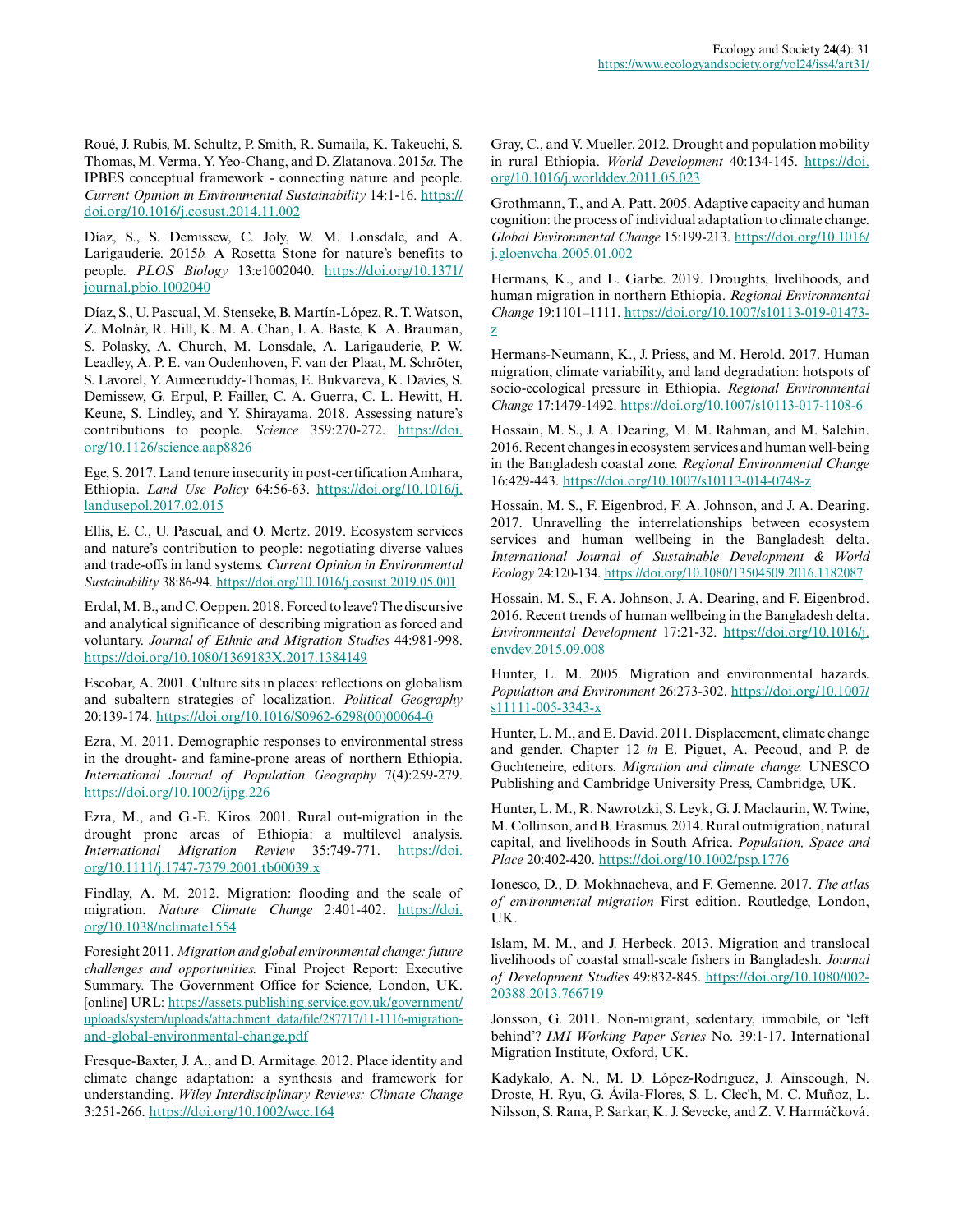2019. Disentangling 'ecosystem services' and 'nature's contributions to people.' *Ecosystems and People* 15:269-287. <https://doi.org/10.1080/26395916.2019.1669713>

Kartiki, K. 2011. Climate change and migration: a case study from rural Bangladesh. *Gender & Development* 19:23-38. [https://](https://doi.org/10.1080/13552074.2011.554017) [doi.org/10.1080/13552074.2011.554017](https://doi.org/10.1080/13552074.2011.554017) 

Kirchhoff, T. 2019. Abandoning the concept of cultural ecosystem services, or against natural-scientific imperialism. *BioScience* 69:220-227.<https://doi.org/10.1093/biosci/biz007>

Kohler, F., T. G. Holland, J. S. Kotiaho, M. Desrousseaux, and M. D. Potts. 2019. Embracing diverse worldviews to share planet Earth. *Conservation Biology* 33:1014-1022. [https://doi.org/10.1111/](https://doi.org/10.1111/cobi.13304) [cobi.13304](https://doi.org/10.1111/cobi.13304)

Koubi, V., S. Stoll, and G. Spilker. 2016. Perceptions of environmental change and migration decisions. *Climatic Change* 138:439-451. <https://doi.org/10.1007/s10584-016-1767-1>

Lewicka, M. 2011. Place attachment: How far have we come in the last 40 years? *Journal of Environmental Psychology* 31:207-230. <https://doi.org/10.1016/j.jenvp.2010.10.001>

Little, P. D., M. P. Stone, T. Mogues, A. P. Castro, and W. Negatu. 2006. 'Moving in place': drought and poverty dynamics in South Wollo, Ethiopia. *Journal of Development Studies* 42:200-225. <https://doi.org/10.1080/00220380500405287>

Mallick, B. 2019. The Nexus between socio-ecological system, livelihood resilience, and migration decisions: empirical evidence from Bangladesh. *Sustainability* 11:3332. [https://doi.org/10.3390/](https://doi.org/10.3390/su11123332) [su11123332](https://doi.org/10.3390/su11123332)

Mallick, B., and J. Vogt. 2012. Cyclone, coastal society and migration: empirical evidence from Bangladesh. *International Development Planning Review* 34:217-240. [https://doi.org/10.3828/](https://doi.org/10.3828/idpr.2012.16) [idpr.2012.16](https://doi.org/10.3828/idpr.2012.16)

Martin, M., M. Billah, T. Siddiqui, C. Abrar, R. Black, and D. Kniveton. 2014. Climate-related migration in rural Bangladesh: a behavioural model. *Population and Environment* 36:85-110. <https://doi.org/10.1007/s11111-014-0207-2>

McLeman, R., and B. Smit. 2006. Migration as an adaptation to climate change. *Climatic Change* 76:31-53. [https://doi.](https://doi.org/10.1007/s10584-005-9000-7) [org/10.1007/s10584-005-9000-7](https://doi.org/10.1007/s10584-005-9000-7)

McNamara, K. E., and C. Gibson. 2009. 'We do not want to leave our land': Pacific ambassadors at the United Nations resist the category of 'climate refugees.' *Geoforum* 40:475-483. [https://doi.](https://doi.org/10.1016/j.geoforum.2009.03.006) [org/10.1016/j.geoforum.2009.03.006](https://doi.org/10.1016/j.geoforum.2009.03.006) 

Mersha, A. A., and F. Van Laerhoven. 2016. A gender approach to understanding the differentiated impact of barriers to adaptation: responses to climate change in rural Ethiopia. *Regional Environmental Change* 16:1701-1713. [https://doi.](https://doi.org/10.1007/s10113-015-0921-z) [org/10.1007/s10113-015-0921-z](https://doi.org/10.1007/s10113-015-0921-z) 

Meze-Hausken, E. 2000. Migration causes by climate change: how vulnerable are people in dryland areas? *Mitigation and Adaptation Strategies for Global Change* 5:379-406. [https://doi.](https://doi.org/10.1023/A:1026570529614) [org/10.1023/A:1026570529614](https://doi.org/10.1023/A:1026570529614)

Morrissey, J. W. 2013. Understanding the relationship between environmental change and migration: the development of an effects framework based on the case of northern Ethiopia. *Global Environmental Change* 23:1501-1510. [https://doi.org/10.1016/j.](https://doi.org/10.1016/j.gloenvcha.2013.07.021) [gloenvcha.2013.07.021](https://doi.org/10.1016/j.gloenvcha.2013.07.021)

Mortreux, C., and J. Barnett. 2009. Climate change, migration and adaptation in Funafuti, Tuvalu. *Global Environmental Change* 19:105-112.<https://doi.org/10.1016/j.gloenvcha.2008.09.006>

Mortreux, C., and J. Barnett. 2017. Adaptive capacity: exploring the research frontier. *Wiley Interdisciplinary Reviews: Climate Change* 8:e467.<https://doi.org/10.1002/wcc.467>

Murphy, D. W. A. 2015. Theorizing climate change, (im)mobility and socio-ecological systems resilience in low-elevation coastal zones. *Climate and Development* 7:380-397. [https://doi.](https://doi.org/10.1080/17565529.2014.953904) [org/10.1080/17565529.2014.953904](https://doi.org/10.1080/17565529.2014.953904)

Nawrotzki, R. J., and J. DeWaard. 2018. Putting trapped populations into place: climate change and inter-district migration flows in Zambia. *Regional Environmental Change* 18:533-546.<https://doi.org/10.1007/s10113-017-1224-3>

Nicholls, R. J., C. W. Hutton, A. N. Lázár, W. N. Adger, A. Allan, P. G. Whitehead, J. Wolf, M. Rahman, M. Salehin, S. E. Hanson, and A. Payo. 2018. An integrated approach providing scientific and policy-relevant insights for south-east Bangladesh. Pages 49-69 *in* R. J. Nicholls, C. W. Hutton, W. N. Adger, S. E. Hanson, M. Rahman, and M. Salehin, editors. *Ecosystem services for wellbeing in deltas: integrated assessment for policy analysis.* Palgrave Macmillan, Cham, Switzerland. [https://doi.org/10.1007/978-3-3](https://doi.org/10.1007/978-3-319-71093-8_3) [19-71093-8\\_3](https://doi.org/10.1007/978-3-319-71093-8_3) 

Nielsen, J. Ø., and A. Reenberg. 2010. Cultural barriers to climate change adaptation: a case study from Northern Burkina Faso. *Global Environmental Change* 20:142-152. [https://doi.org/10.1016/](https://doi.org/10.1016/j.gloenvcha.2009.10.002) [j.gloenvcha.2009.10.002](https://doi.org/10.1016/j.gloenvcha.2009.10.002) 

Oliver‐Smith, A., 2012. Debating environmental migration: society, nature and population displacement in climate change. *Journal of International Development* 24:1058-1070. [https://doi.](https://doi.org/10.1002/jid.2887) [org/10.1002/jid.2887](https://doi.org/10.1002/jid.2887)

Pascual, U., P. Balvanera, S. Díaz, G. Pataki, E. Roth, M. Stenseke, R. T. Watson, E. Başak Dessane, M. Islar, E. Kelemen, V. Maris, M. Quaas, S. M. Subramanian, H. Wittmer, A. Adlan, S. Ahn, Y. S. Al-Hafedh, E. Amankwah, S. T. Asah, P. Berry, A. Bilgin, S. J. Breslow, C. Bullock, D. Cáceres, H. Daly-Hassen, E. Figueroa, C. D. Golden, E. Gómez-Baggethun, D. González-Jiménez, J. Houdet, H. Keune, R. Kumar, K. Ma, P. H. May, A. Mead, P. O'Farrell, R. Pandit, W. Pengue, R. Pichis-Madruga, F. Popa, S. Preston, D. Pacheco-Balanza, H. Saarikoski, B. B. Strassburg, M. van den Belt, M., Verma, F. Wickson, and N. Yagi. 2017. Valuing nature's contributions to people: the IPBES approach. *Current Opinion in Environmental Sustainability* 26-27:7-16. <https://doi.org/10.1016/j.cosust.2016.12.006>

Paul, S. K., and J. K. Routray. 2011. Household response to cyclone and induced surge in coastal Bangladesh: coping strategies and explanatory variables. *Natural Hazards* 57:477-499. <https://doi.org/10.1007/s11069-010-9631-5>

Penning-Rowsell, E. C., P. Sultana, and P. M. Thompson. 2013. The 'last resort'? Population movement in response to climaterelated hazards in Bangladesh. *Environmental Science & Policy* 27:S44-S59.<https://doi.org/10.1016/j.envsci.2012.03.009>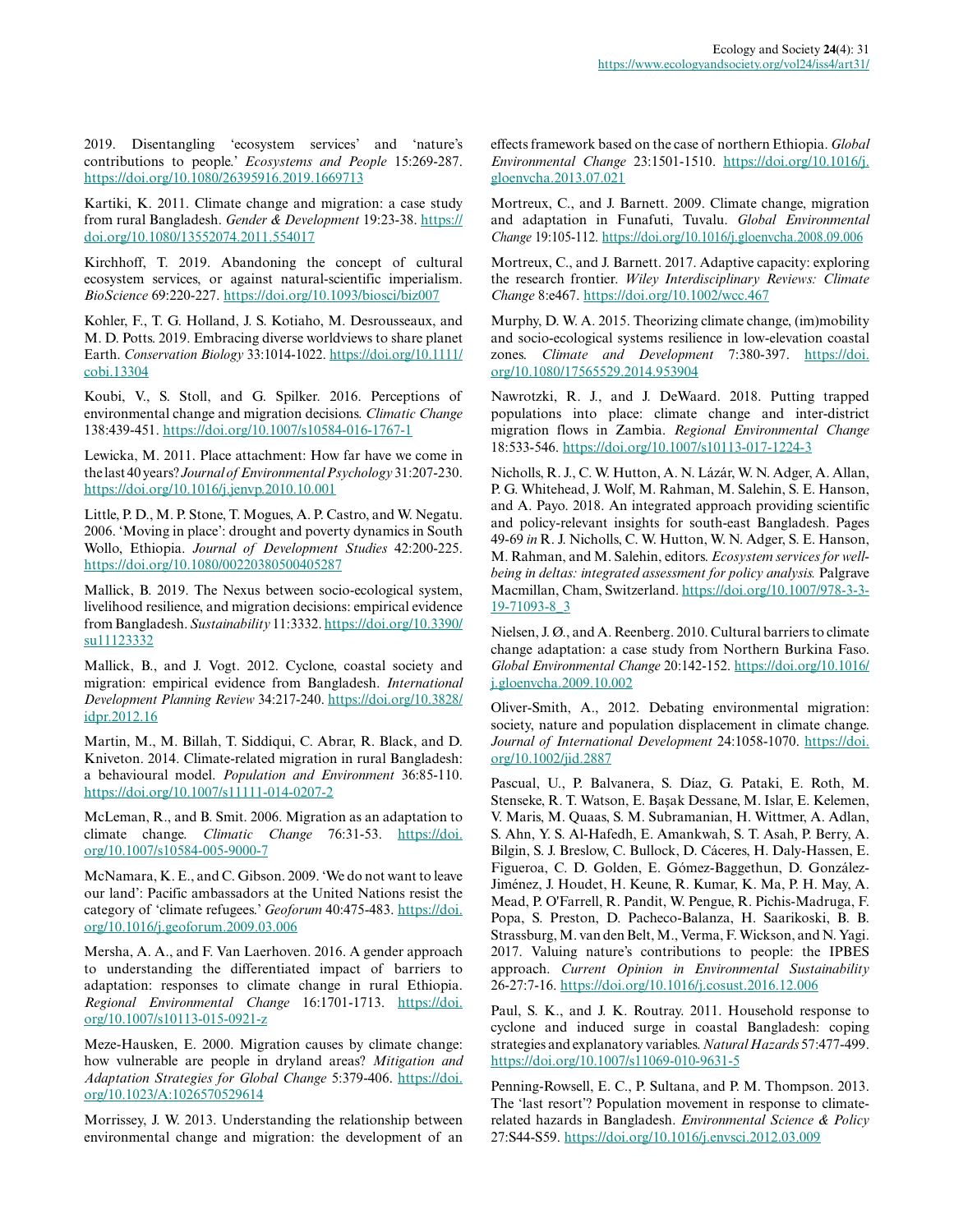Piguet, E. 2013. From "primitive migration" to "climate refugees": the curious fate of the natural environment in migration studies. *Annals of the Association of American Geographers* 103:148-162. <https://doi.org/10.1080/00045608.2012.696233>

Quinn, T., F. Bousquet, C. Guerbois, E. Sougrati, and M. Tabutaud. 2018. The dynamic relationship between sense of place and risk perception in landscapes of mobility. *Ecology and Society* 23(2):39. <https://doi.org/10.5751/ES-10004-230239>

Rabbani, G., A. Rahman, and K. Mainuddin. 2013. Salinityinduced loss and damage to farming households in coastal Bangladesh. *International Journal of Global Warming* 5:400. <https://doi.org/10.1504/IJGW.2013.057284>

Renaud, F. G., O. Dun, K. Warner, and J. Bogardi. 2011. A decision framework for environmentally induced migration. *International Migration* 49:e5-e29. [https://doi.org/10.1111/](https://doi.org/10.1111/j.1468-2435.2010.00678.x) [j.1468-2435.2010.00678.x](https://doi.org/10.1111/j.1468-2435.2010.00678.x)

Rosell, S., and B. Holmer. 2007. Rainfall change and its implications for belg harvest in South Wollo, Ethiopia. *Geografiska Annaler: Series A, Physical Geography* 89:287-299. <https://doi.org/10.1111/j.1468-0459.2007.00327.x>

Roy, K., A. K. Gain, B. Mallick, and J. Vogt. 2017. Social, hydroecological and climatic change in the southwest coastal region of Bangladesh. *Regional Environmental Change* 17:1895-1906. <https://doi.org/10.1007/s10113-017-1158-9>

Saha, S. K. 2017. Cyclone Aila, livelihood stress, and migration: empirical evidence from coastal Bangladesh. *Disasters* 41:505-526.<https://doi.org/10.1111/disa.12214>

Schröter, M., E. H. van der Zanden, A. P. E. van Oudenhoven, R. P. Remme, H. M. Serna‐Chavez, R. S. de Groot, and P. Opdam. 2014. Ecosystem services as a contested concept: a synthesis of critique and counter-arguments. *Conservation Letters* 7:514-523. <https://doi.org/10.1111/conl.12091>

Speare, A. 1974. Residential satisfaction as an intervening variable in residential mobility. *Demography* 11:173-188. [https://doi.](https://doi.org/10.2307/2060556) [org/10.2307/2060556](https://doi.org/10.2307/2060556) 

Stedman, R. C. 1999. Sense of place as an indicator of community sustainability. *Forestry Chronicle* 75:765-770. [https://doi.](https://doi.org/10.5558/tfc75765-5) [org/10.5558/tfc75765-5](https://doi.org/10.5558/tfc75765-5)

Tebboth, M. G. L., D. Conway, and W. N. Adger. 2019. Mobility endowment and entitlements mediate resilience in rural livelihood systems. *Global Environmental Change* 54:172-183. [https://doi.](https://doi.org/10.1016/j.gloenvcha.2018.12.002) [org/10.1016/j.gloenvcha.2018.12.002](https://doi.org/10.1016/j.gloenvcha.2018.12.002)

Thompson, M. 2017. Migration decision-making: a geographical imaginations approach. *Area* 49:77-84. [https://doi.org/10.1111/](https://doi.org/10.1111/area.12292) [area.12292](https://doi.org/10.1111/area.12292)

Weldegebriel, Z. B., and M. Prowse. 2017. Climate variability and livelihood diversification in northern Ethiopia: a case study of Lasta and Beyeda districts. *Geographical Journal* 183:84-96. <https://doi.org/10.1111/geoj.12178>

Wolpert, J. 1965. Behavioral aspects of the decision to migrate. *Papers in Regional Science* 15:159-169. [https://doi.org/10.1111/](https://doi.org/10.1111/j.1435-5597.1965.tb01320.x) [j.1435-5597.1965.tb01320.x](https://doi.org/10.1111/j.1435-5597.1965.tb01320.x)

Wondimagegnhu, B. A., and M. E. Zeleke. 2017. Determinants of rural out-migration in Habru District of northeast Ethiopia. *International Journal of Population Research* 2017:4691723. <https://doi.org/10.1155/2017/4691723>

Zickgraf. C. 2018. Immobility. Chapter 5 *in* R. McLeman and F. Gemenne, editors. *Routledge handbook of environmental displacement and migration.* Routledge, London, UK. [https://doi.](https://doi.org/10.4324/9781315638843) [org/10.4324/9781315638843](https://doi.org/10.4324/9781315638843)